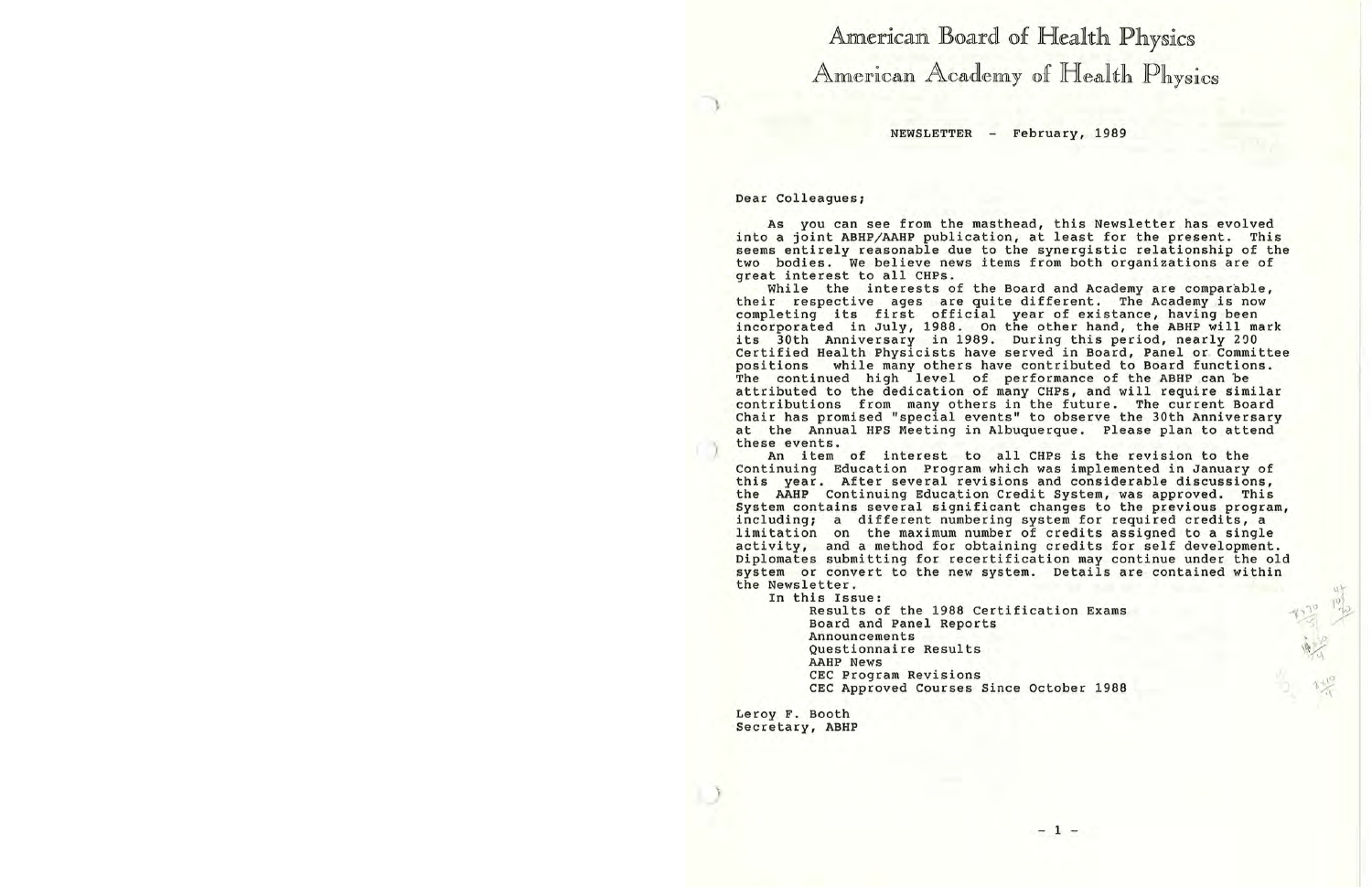#### RESULTS OF THE 1988 CERTIFICATION EXAMINATION \* \* \* \* \* \* \* \* \* \* \* \* \* \* \* \* \* \* \*

In July, 1988, 177 candidates sat for the 32nd American Board of Health Physics Certification Examination. A total of 200 parts (Part I, Part II Comprehensive, and Part II Power Reactor) were completed and graded. The Board is pleased to announce that the following individuals have successfully fulfilled the requirements of the Board and are designated as Certified Health Physicists:

> Addison, Stanley Allard, David J. Allen, Thaddeus E. Bandrowski, Michael S. Barton, Terence P. Bell, Robin S.G. Bloom, Cindy W. Boeldt, Eric J. Borders, Rex J. Carey, Walter E. Efird, Carl R. Jr. Ernst, John P. Farrell, Wayne E. (PR) Flory, Claude A. Frey, Steven R. Gels, Gerald L. Googins, Shawn w. Greene, Richard T. Horvatinovic, Matthew A. Ikenberry, Tracy A. Kenning, Ralph W. Jr. **(PR)**  Lantz, Michael w. Lavoy, Thomas R. (PR) Leavey, Jeffrey A. Lizzo, Nicholas S. Maye *t,* Donald

Michlewicz, David Mileham, Andrew P. Mlekodaj, Ronald L. Morris, William J. Munson, Scott C. Murphy, Glenn L. Nelson, Jeffrey B. (PR) Orcutt, Julie A. Owen, Carolyn J. Parsons, Joseph Peper, Charles w. Rhea, Tony A. Rhodes, William G. III Roselius, Ronald R. (PR) Salladay, John L. Schmidt, James w. Schoenfelder, Robert P.<br>Sewell, Linda M. Sheetz, Michael A. Spector, Harold L. Stabin, Michael G. Steffes, David R. Stephens, George M. Jr. Strom, William Thomas, **Billy** R. Thornhill, Michael J. **(PR)**  Walraven, Douglas J.

In addition, the Board is pleased to announce that the following individuals have passed Part I of the Certification Examination, and shall be recognized as Associate Members of the American Academy of Health Physics (pending a change to the AAHP Bylaws):

> Bastian, C. Thomas Berk, Harold w. Bonvento, Michael J. Burke, Mitchell Chawaga, David J. Chen, Shih-Yew Cooper, Terry L. Decker, William A. Jr. Donnachie, John P. Duncan, Fred L. Faillace, Ernesto R. Gilliam, Robert J. Hettich, Josef J. Ho, Anthony K. Hosey, Charles M.

McMahon, Mark Methe, Brian M. Middleton, Robert C. Nichols, Michael C. Njoku, Edwin E. Parlatore, Linda M. Pennington, William S. Rabovsky, Joel L. Raguse, Rick A. Razor, John E. Re, Gary C. Reynolds, Harold w. Rothman, Brian C. Schuh, James R. Selman, Ralph L.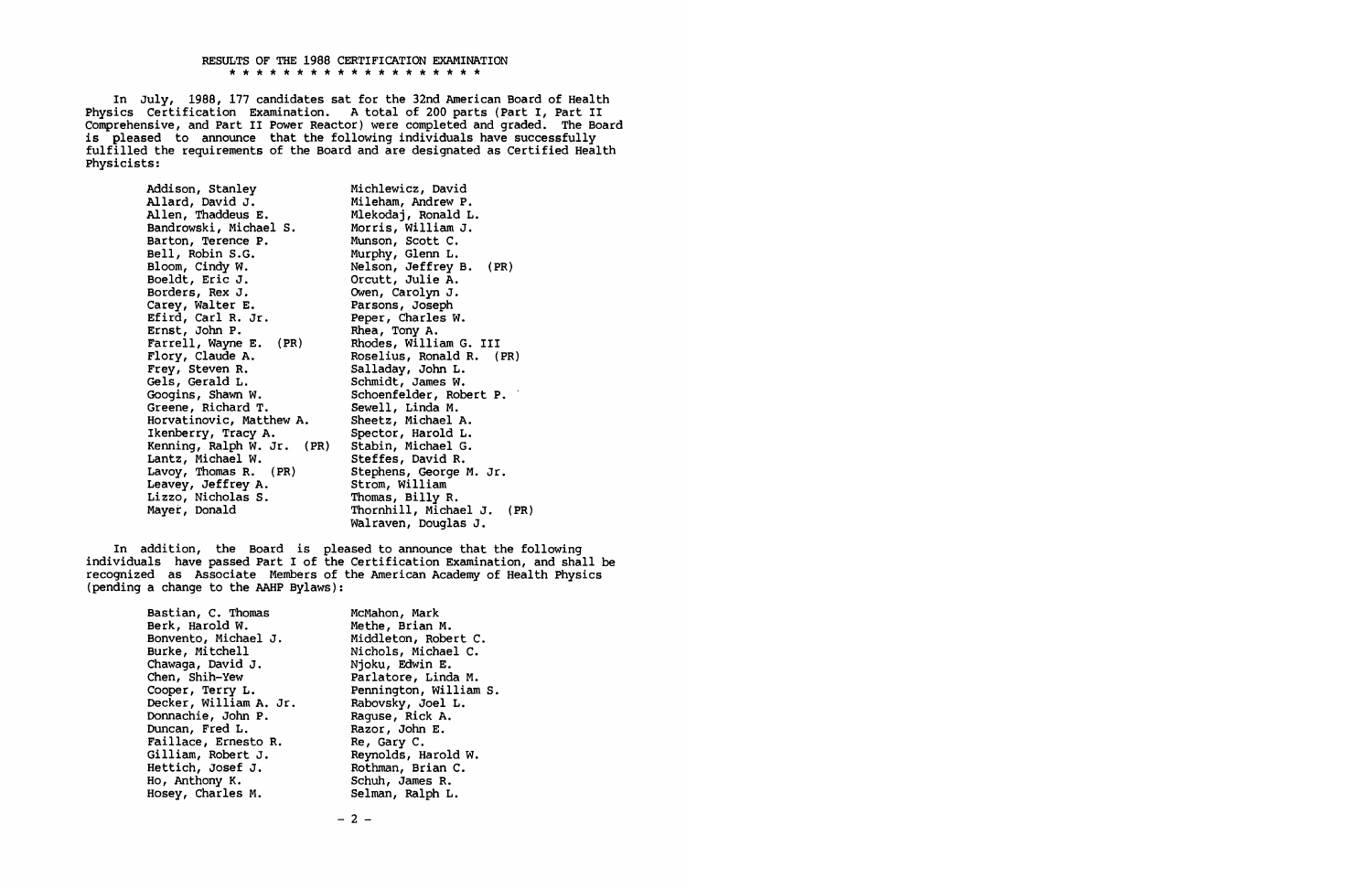| Ipe, Nisy E.         | Shingleton, Kathleen L. |
|----------------------|-------------------------|
| Johnson, Rodney C.   | Shott, Gregory J.       |
| Lane, Marcia D.      | Solow, Alan J.          |
| Lindsay, John D.     | Tester, Michael C.      |
| Liu, Chwei-Jeng      | Thacker, Rick L.        |
| Macdurmon, George W. | Vories, David H.        |
| Maiello, Mark L.     | Whitcomb, Robert C. Jr. |
| Manninen, Bruce S.   | Wicks, Gerald D.        |
|                      | Wrobel, Mark C.         |
|                      |                         |

For the 32nd Exam, the pass rate was; 55 percent for the Comprehensive Exam, 67 percent for the Power Reactor Specialty, and 45 percent for Part 1 only. These values are entirely consistant with the average of previous exams. Historically, approximately half of all candidates taking the exams have passed. As we can see, the relatively small fraction of health physicists who are certified is not a result of failure to pass the ABHP Examination, but rather due to a failure to apply for and take the Exam.

> **MESSAGE FROM THE ABHP CHAIRMAN**  \* \* \* \* \* \* \* \* \* \* \* \*

#### Dear Collegues;

I hope you have all had a pleasant Ground-Hog Day. These are combined remarks from the outgoing 1988 Chairman and the incoming 1989 Chairman. It seemed more efficient that way.

The Exams Panels are now hard at work preparing for the 1989 exam. Already the new Part I Panel has completed their review of this years' Part I exam. They have an especially difficult task, since it is a new committee, and we have a new examination service contractor this year. However, from what we have seen so far, Dick Bowers and the rest of the committee are up to the task. They met for 2 days in October, to begin the process for the 1989 exam.

Part II is already ahead of previous year's schedules. One of the lessons we have learned over the years is that if we do not do a good job of preparing the exam, we pay for it at grading time. This year's Part II Panels (Dean Broga, Comprehensive Chair, Scott Medling, Power Reactor Chair) started work very early. There was a preliminary organizational meeting in July at the HPS meeting, with specific assignments distributed shortly thereafter. A combined Panels meeting was held January 28-29, 1989 in Washington DC.

The Board is very appreciative of the dedication of the panel members in this voluntary process. The three panels have 38 total members, and during these two-day weekend meetings 31 attended!! Of course, they put in much more additional time during the rest of the year. Thank you.

Later in this newletter is an excerpt from an address by John Lakey, IRPA President, discussing an effort toward international accreditation in radiation protection. As a by-product of recent international business travels, I have discussed the meaning of Health Physics accreditation with representatives from Australia, Taiwan, United Kingdom, Holland, and France. Based upon these discussions, an international consensus is a long way off. There is some impetus for action within the European Common Market by 1992, when workers can freely seek employment in other ECC countries. However, I speculate that this will be more of a licensing process (minimum qualifications to practice), rather than the peer-level standard reference that the ABHP uses. We wish them luck, and have volunteered to help where we can.

Finally, October 29, 1989 is the 30th Anniversary of the date when an amendment to the By-Laws of the HPS established the ABHP. we plan suitable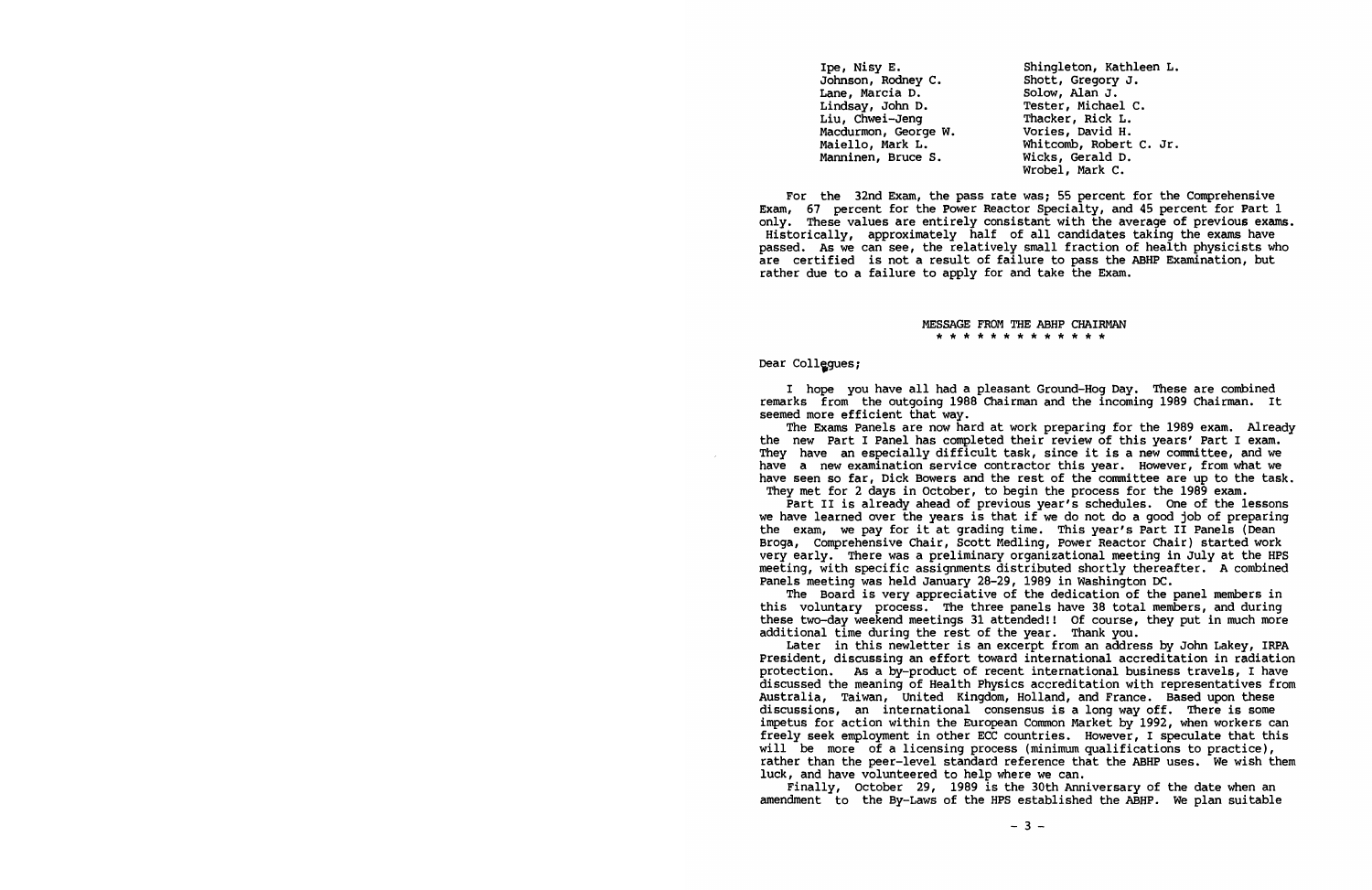recognition of this historic event at the Albuquerque HPS meeting. The Board has authorized me to spend unlimited time (but no money) for a suitable celebration. There will be a special session on Thursday afternoon on topics of interest to Certified and Certifiable HP's. This is being organized by John Horan; please plan on attending. We hope to have some historic memorabilia and comments or recollections of early Board members on display at the ABHP booth. Stop by. If anyone has anything of interest to display or early photographs or documents, please send them to me. Hope to see you there.

Frazier L. Bronson Chairman, ABHP

#### BOARD AND PANELS REPORT \* \* \* \* \* \* \* \* \* \* \*

The American Board of Health Physics met on October 13th and 14th, 1988, in Washington *D.C.* The primary purpose of this meeting was to review the results of the 1988 Certification Examination and to certify successful candidates. The Chair and Vice Chair for both Part II panels were present and submitted detailed reports on exam grading and scoring. It was reported that Ken Miller had been appointed by the Academy to fill the unexpired term of Glen Glasgow, who had resigned due to health reasons. The Board continued its evaluation of the exam structure with respect to serial-multiple- choice (SMC) questions. The current goal is for Part II to contain approximately 50% SMC and 50% essay and calculational type questions. The performance of all Part II questions, including SMC questions, is being evaluated. The Board also made several revisions and updates to the prospectus, policy manual and by-laws.

|                          | 1989 Board Members           |  |
|--------------------------|------------------------------|--|
| Frazier Bronson Chairman |                              |  |
|                          | Howard Dickson Vice Chairman |  |
| Leroy Booth Secretary    |                              |  |
|                          | Dale Denham Parlimentarian   |  |
| Richard Bowers           |                              |  |
| Kenneth Miller           |                              |  |
| Carl Distenfeld          |                              |  |
| Thomas L. Pitchford      |                              |  |

The Part I Panel of Examiners held its first meeting on October 15th and 16th in Washington, D.C. Under the direction of Chairman Dick Bowers, the Panel reviewed the performance of each question presented in the 1988 Part I Exam. Based on this review, several items were revised and/or replaced by others from the bank of Part 1 questions maintained by the Board. This Panel is also responsible for validating all Part I questions, preparing new questions to add to the bank, and coordinating passing point determination meetings.

> 1989 Part I Panel Members Dick Bowers - Board Member and Initial Chair

| Robert English  | Dale Gergely      |
|-----------------|-------------------|
| Rodger Granlund | Jerry Hiatt       |
| Gary Kephart    | Peter Littlefield |
| Robert Quillin  | John Serabian     |
| Lester Slaback  | Ronald Zelac      |
| Gary Zeman      |                   |

 $-4 -$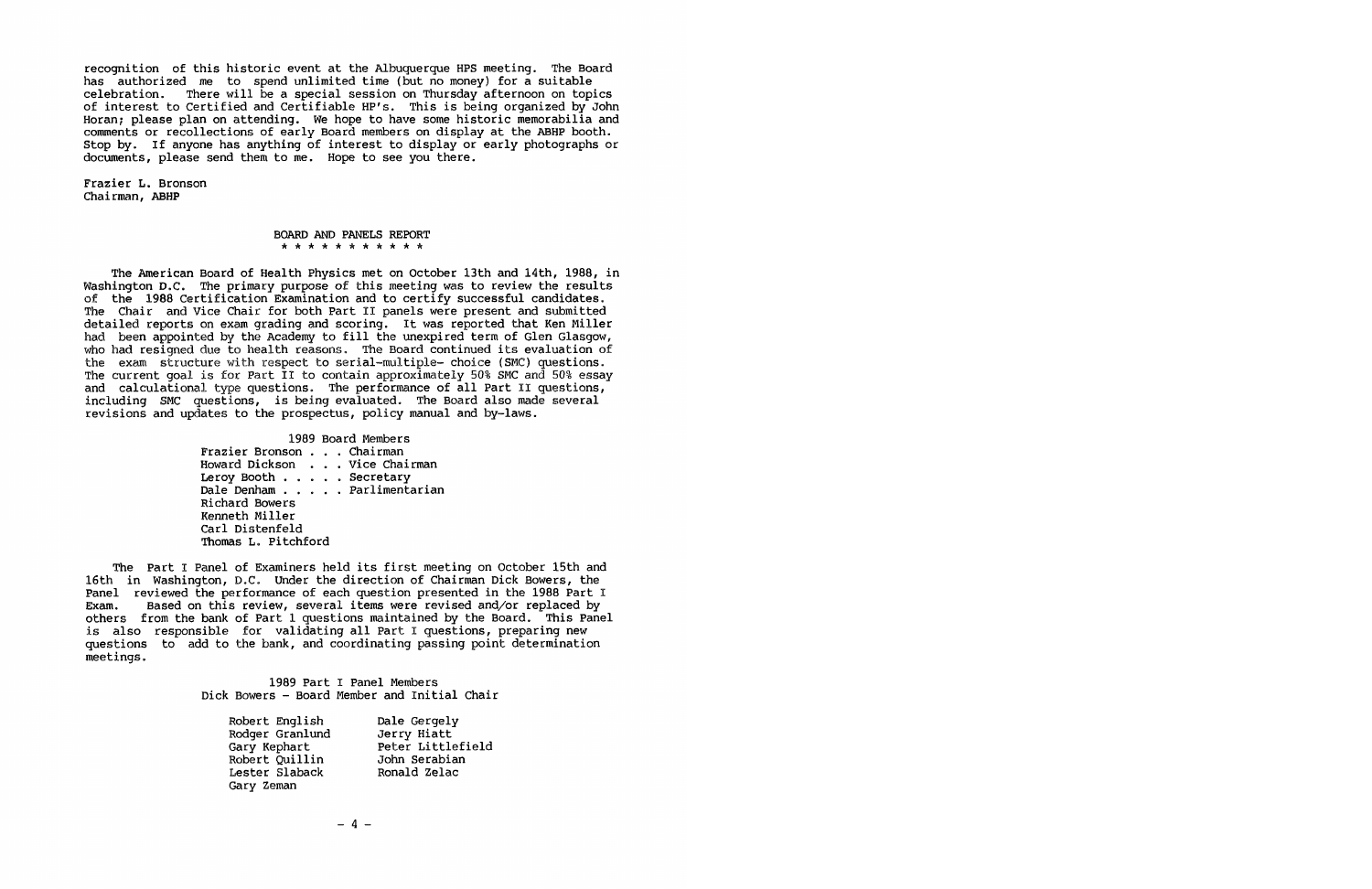The Part II Panel of Examiners (Comprehensive and Power Reactor) held their joint winter meeting on January 28th and 29th in Washington D.C. The purpose of this meeting was to perform a formal review of the proposed exam questions and answers for each topic, as prepared by Panel members. Based on this review, selected questions will be revised as needed and submitted all Panel members again and to the Board for final evaluation and review. The 1989 Part II Exam will then be constructed from this package of questions.

1989 Part II Panel Members

Comprehensive Certification Panel of Examiners

Dean W. Broga, Chair Elizabeth H. Donnelly, Vice Chair

Lester K. Aldrich, II Steven H. Brown John D. Buchanan Douglas G. Draper Robert Gardner Susan M. Langhorst Christine J. Pollard James E. Turner Vern c. Rogers Joseph Bevelaqua Johns. Brtis Stephen W. Butala Timothy W. Dziuk David S. Gooden Thomas G. Martin

Power Reactor Certification Panel of Examiners

E. Scott Medling, Chair Bruce A. Meyer, Vice Chair

Eric E. Bickel Al Homyk David w. Mohler Michael T. Sullivan Eric M. Goldin J. Russell Lovell John O. Parry George J. Vargo

> **ANNOUNCEMENTS**  \* \* \* \* \* \*

Secretariat Changes

We have a change in our Secretariat. Dianne Webber has accepted a position in the Washington area and we are sure that you join us in wishing her well.

Dianne's replacement as Program Manager is Kristi Jacobs. Kristi comes to us with eight years background in the association community. She is already hard at work on our activities and will be with us in Albuquerque. We have included her picture so you can welcome her aboard.

# New Examination Service

In the Fall of 1988, the Board decided to replace its testing service, Professional Examination Service (PES), with a new consultant group. They will<br>assist with the development and administer Part I of the Exam and provide consultation on other testing matters. The reason for this change is primarily financial. assist with the development and administer Part I of the Exam and provide The new service, The Center for Educational Assessment, is a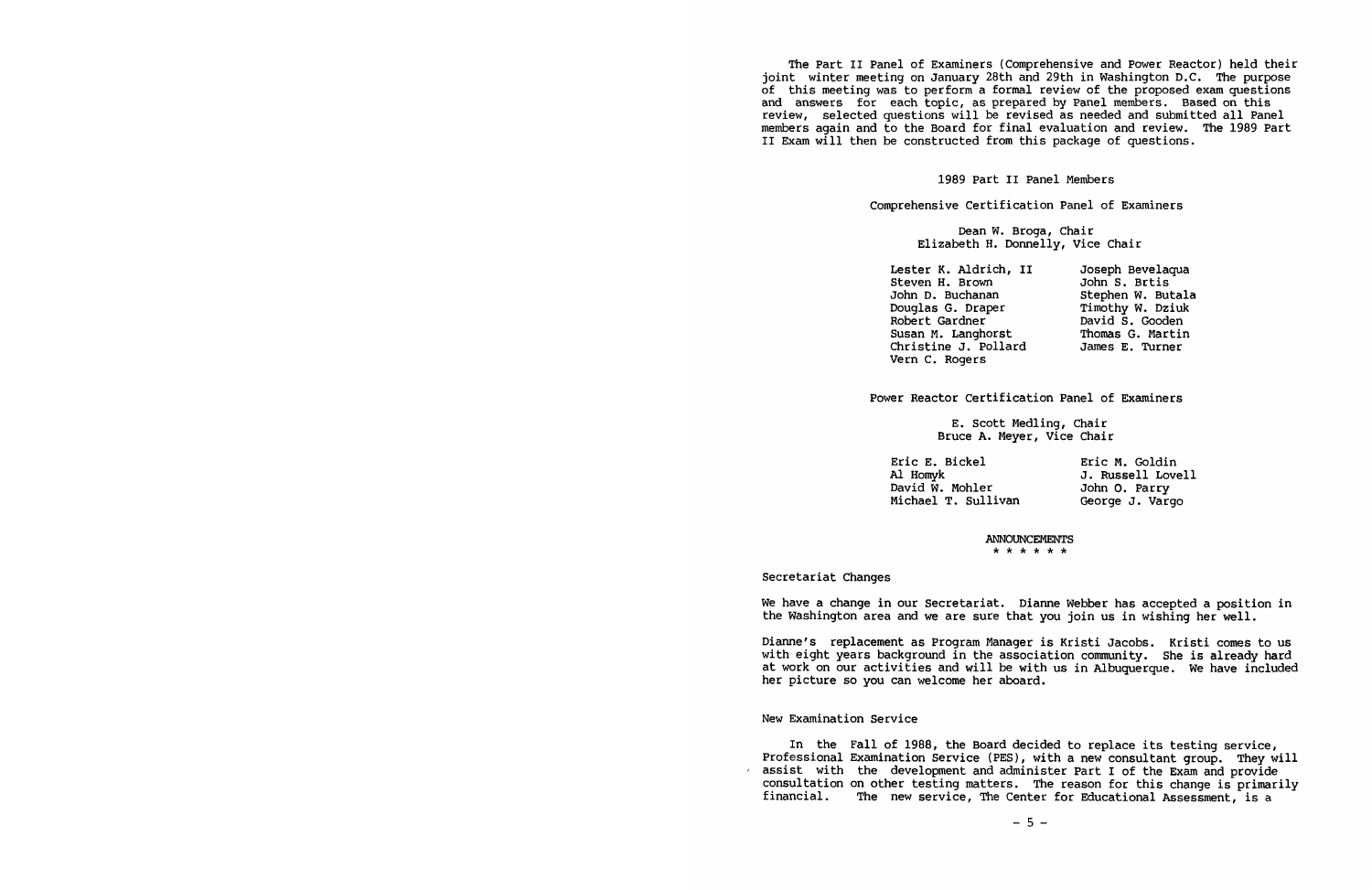division of The College of Education, University of Missouri-Columbia, and will be able to provide the same high quality services at a much reduced cost.

Next Board Meeting

The summer Board meeting will be held on Sunday and Monday, June 25th and 26th, in Albuquerque. These meetings are open to all CHPs. Any individual may request to have an item placed on the agenda for Board discussion. These items should be submitted to the Chairman approximately 30 days in advance of the meeting.

# H.P.S. Position Paper Needs

David A. Waite, Chairman of the Scientific and Public Issues Committee, has requested that the members of the AAHP suggest topics of current public concern which might be developed into position papers.

Four new topics which are being considered by the Committee are in need of qualified volunteer authors to develop the first draft in a format similar to that used in the papers already published in the HPS Newsletter September 1988. These tentative topics are the following:

- \* High Level waste Disposal
- \* Safe Transport of Radioactive waste
- \* Insignificance of Leukemia Clusters
- \* Low Level Waste Disposal

If you are interested in helping to prepare <sup>a</sup>statement of fact, currently acceptable within our scientific community, on any of these topics, please contact Dr. Waite directly. His address is as follows:

David A. Waite, Past President Envirosphere Company 10900 N.E. 8th Street Bellevue, WA 98004

Telephone: (206) 451-4600

IRPA President's Address

The following is a portion of interest to CHPs of the text of an address by the new President of the International Radiation Protection Association, Professor JR A Lakey, to the Society for Radiation Protection in Belgium on 7 October 1988. His title was "International Developments in Radiation Protection."

A major feature of future IRPA activities is the initiation of studies of the qualifications of radiological protection experts. A working party led by Jill Fitch, the Australian member of the Executive Council, is to seek information on international standards and to work towards improvement in qualifications. At the Associate Societies Forum in Australia, a strong request was received to seek a miminum level of certification for those persons professionally qualified in radiological protection. It is important not to omit a similar action for technical persons associated with the subject, but in all cases, progress may be hampered by the lack of recognised training courses with international validation. The work in the USA on both professional and technical certification is highly commended: although its application to smaller countries might not be feasible, it represents an objective method for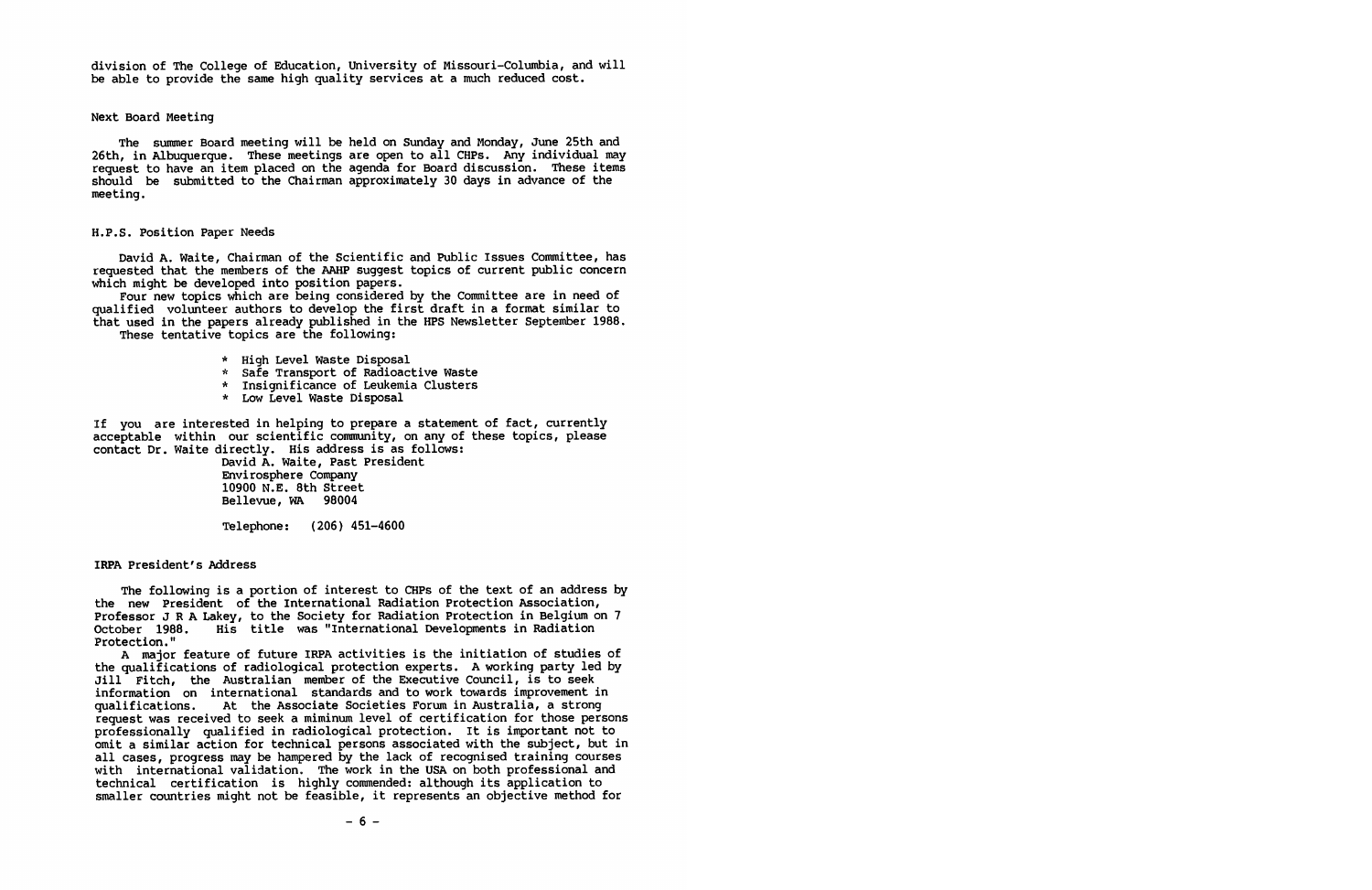selecting individuals who have attained a clearly-defined standard. It is important in Europe that those persons professionally qualified in radiological protection should be able to transfer their accreditation to other countries after 1992, but differences in regulatory attitude towards professional qualifications between European countries could be a serious obstacle. At this be identified; this will be pursued as a matter of urgency. A more fundamental requirement is to achieve a realistic attitude towards radiation hazards in the community as a whole. There is a need for sound education at all levels in the matter of radiological facts and about radiation protection norms. The whole community of radiological protection experts has <sup>a</sup>responsibility for the reliable dissemination of facts and the international consistency of information. This could be of considerable assistance in allaying the fears of the public which, in some cases, almost amount to mass hysteria and which feeds on ignorance.

#### RESULTS OF THE ABHP QUESTIONNAIRE \* \* \* \* \* \* \* \* \* \* \* \* \* \*

The results of the ABHP Questionnaire, which was distributed to the membership last year, are presented here for your information. The questionnaire was mailed out to all ABHP diplomates and we received 163 responses.

Exactly 2/3 of those responding to the question on certification exam fees thought the fees should remain constant at \$200 per Part, 26% thought that the fees should be increased, while only 7% thought that the fees should be lowered. Roughly equal numbers of respondents thought that the fees were Roughly equal numbers of respondents thought that the fees were appropriate for the individual components: application review and approval, examination administration, certification plaque.

Just slightly over  $1/2$  (53%) of those responding wanted to leave the renewal fee at \$100 over a four year period. Forty-three percent were in favor of raising the renewal fee. Most of those recommended a modest increase but <sup>a</sup> solid 19% recommended doubling the renewal fee. At least one wealthy health physicist suggested quadrupling this fee!

Numerous suggestions were offered as sources of income for the AAHP. These ranged from humerous to downright ingenious. Space does not permit <sup>a</sup> tabulation of these ideas here.

The group was almost equally divided regarding whether there should be any specialty certification. As you know we have only one specialty, Power As you know we have only one specialty, Power Reactors, at the present. It was mild surprise to find the diplomates slightly opposed (55% to 45%) to any specialty certification.

But if we assume specialty certification is appropriate, then the diplomates responding saw the specialty areas that should be considered for separate certification in the following order of popularity:

- 1. Power Reactor
- 2. Medical
- 3. Environmental
- 4. Non-Ionizing
- 5. Accelerator

It was surprising to learn, in response to the follow-up question, that not enough diplomates considered themselves adequately qualified to be able to constitute an exam panel for either the accelerator or non-ionizing<br>specialties. Only five and three diplomates respectively indicated that specialties. Only five and three diplomates respectively indicated that they had the expertise to serve on those exam panels.

For the respondents, the solution to dealing with a small number of applicants in <sup>a</sup>given specialty was to offer the specialty examination less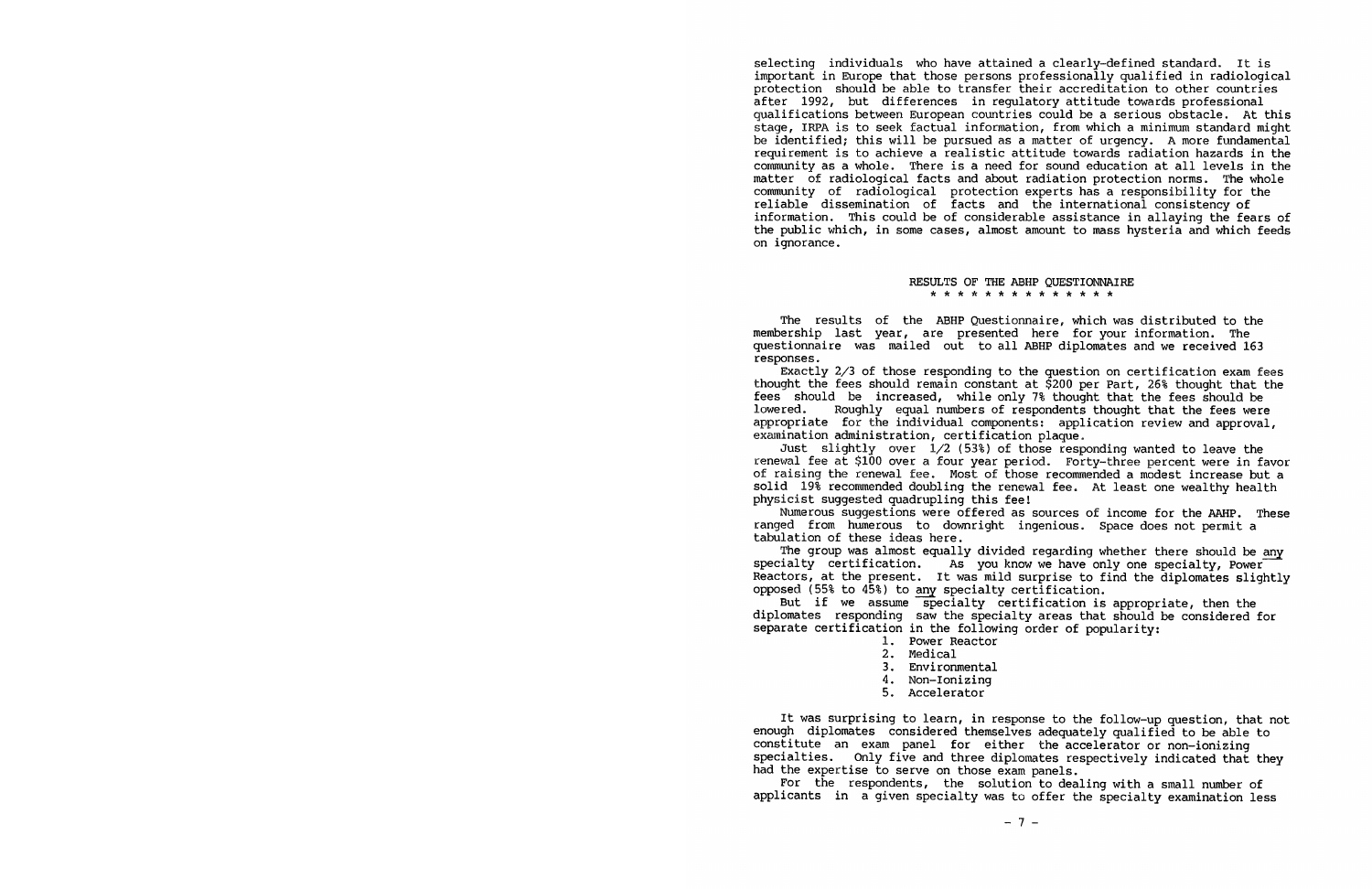frequently than annual. The respondents favored this option 2 to 1 over abandoning the specialty.

The respondents were about evenly split over whether to grant specialty certification to comprehensively certified individuals by specialty exam only (53%) or by administrative review and ABHP action (47%).

Regarding certification renewal, the vast majority (89%) were in favor of a process similar to what we currently do involving continuing education and job responsibility in health physics.

The next part of the questionnaire dealt with continuing education credits (CEC's). Although detailed statistical treatments of this data has helped the AAHP arrive at a new CEC system, only the highlights will be presented here. There was strong support for granting significant CEC's for formal education courses, training, publications, reports, and presentations. Some professional society participation activities, such as attending national meetings and symposia, received strong support; while other activities such as serving as an officer, or on a committee or a board, received only moderate support (about 2/3 in favor). Other professional activities were even less enthusiatically supported, e.g., "community involvement" showed only slightly over 50% supporting while "awards and recognitions" was supported by less than 50% of those responding.

The last few questions asked CHP's if they would get involved and we were gratified to find many volunteers for many different tasks and assignments. We from the ABHP will be calling on some of you who volunteered to help us. Also, we referred a list of names to AAHP so you may expect to hear from them if you have not already heard. We appreciate your assistance by completing this questionnaire and your willingness to contribute where needed. You are a great group!

# NOTE: Thanks to Howard Dickson for compiling the questionnaires and providing this summary.



S. Medling, J. Beer, L. Pitchford Fall '88 Board Meeting



G. Kephart, D. Gergely Part I Panel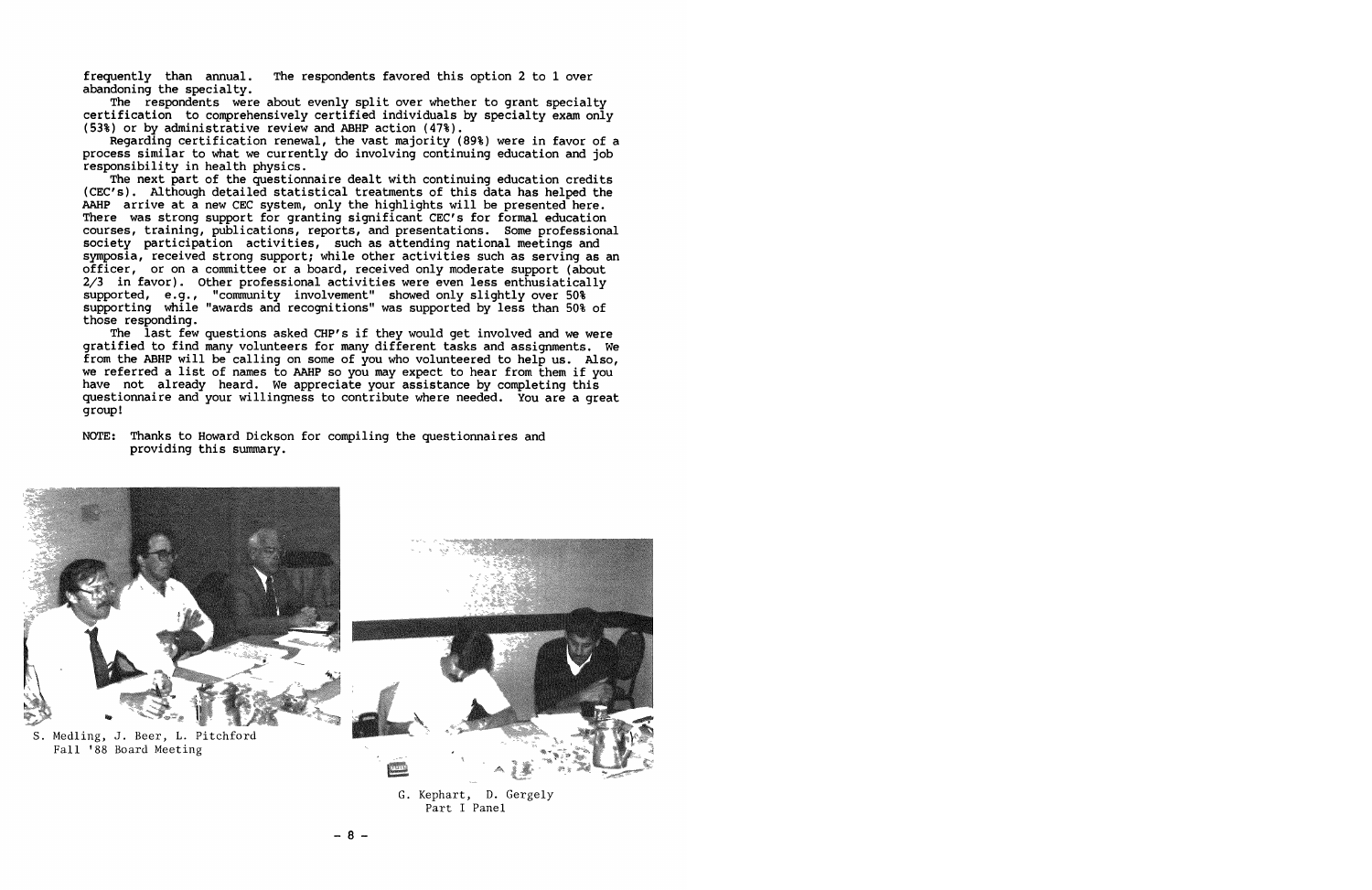

D. Braga, D. Denham, K. Miller, R. Bowers, L. Booth Fall '88 Board Meeting



**K.** Jacobs New Secretariat

![](_page_8_Picture_4.jpeg)

D. Webber, H. Dickson, C. D1stenfield, N. Kirner Fall '88 Board Meeting

![](_page_8_Picture_6.jpeg)

J. Sayeg, Retiring Board Member and Official Photographer

![](_page_8_Picture_8.jpeg)

L. Slaback and R. Zelac Part I Panel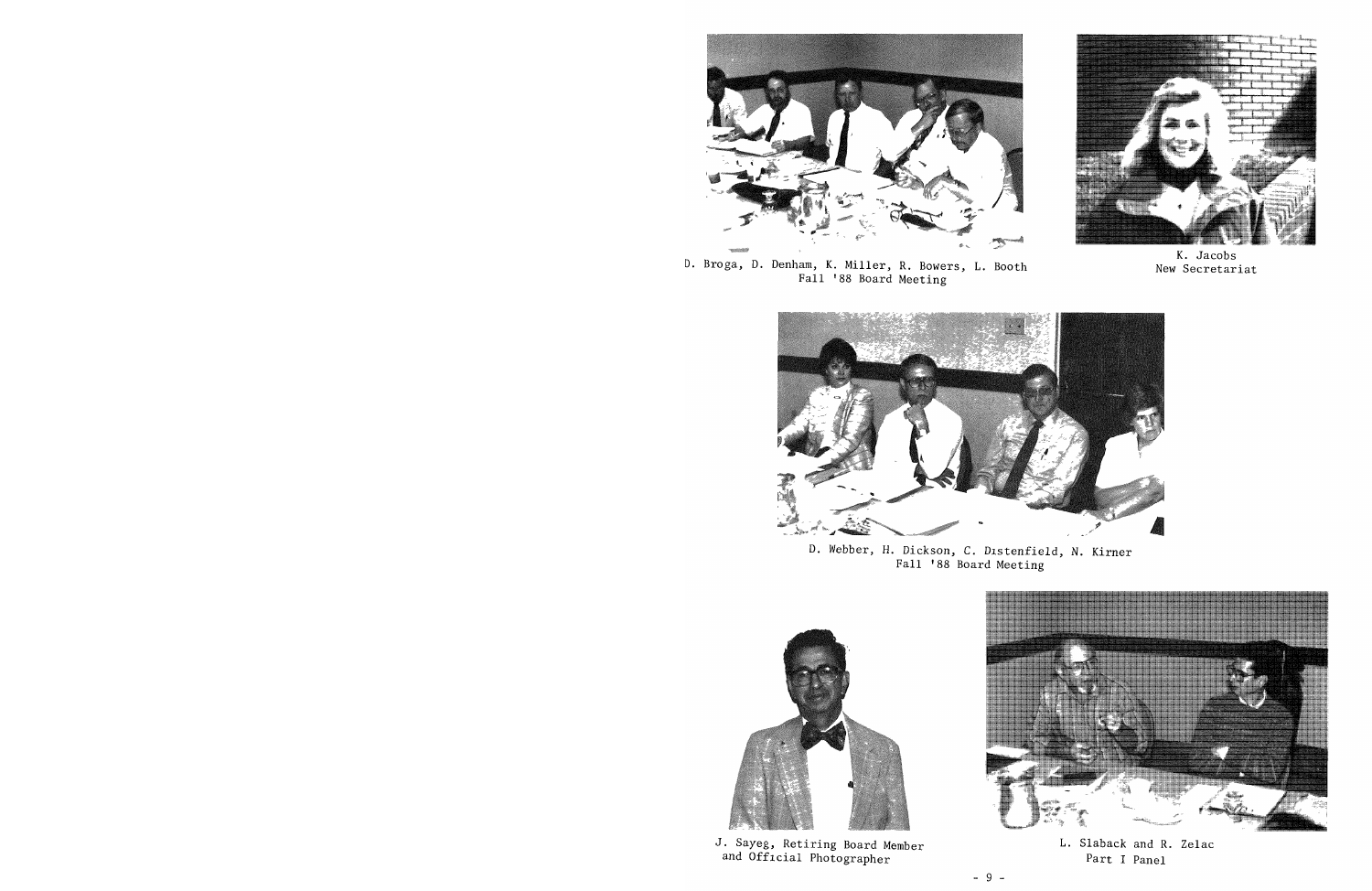#### **NEWS FROM THE AMERICAN ACADEMY OF HEALTH PHYSICS**  \* \* \* \* \* \* \* \* \* \* \* \* \* \* \* \* \* \* \* \* \*

Message from the Outgoing President of the American Academy of Health Physics

1988 has been another year of slow growth in the infancy of the American Academy. At times it is difficult to believe we are only three years young. We are still in the evolving process of finding our way into the realm of new corporations. Administratively we have reached a limited degree of capability as a functioning body. On the professional level we have yet to find our footing for meaningful activities of value to the members of the Academy. Somewhere in between we have started the process to provide certified HP's the opportunity to have more input and to become participants in the Certification Program of the American Board of Health Physics.<br>The following were the evolving steps taken during 1988.

- 
- Reportedly the AAHP was incorporated July 1, 1988 in Washington, D.C. (We are awaiting copies of the incorporation papers).
- While bank accounts have not been transfered from the ABHP (IRS Certification delay) the Finance Committee is actively developing a budget for next year.
- The third General Meeting of the AAHP in Boston proved to be an effective channel of communication for the members of the Academy. The 1989 General Meeting is scheduled for a two hour period (on Wednesday afternoon) to encourage this input.
- Professional Development activities are now the function of a standing committee.
- The streamlined Continuing Education Credit System has been approved.
- Existing Communication Channels were better utilized to keep CHP's informed of Academy activities.

Problem areas and opportunities requiring additional focus are:

- Need to build up fiscal reserves in the Treasury.
- Define more specific duties for all officers and develop procedures for the Finance Committee and Treasury.
- More effective transition for newly elected members of the AAHP Executive<br>Committee. With less than six weeks between the report of the Teller's With less than six weeks between the report of the Teller's Committee and the next Executive Committee Meeeting, few newly elected members have sufficient time to arrange their participation. The basic problem is having Topical Meetings early in December rather than January or February.
- Sponsoring technical sessions at HP Society Meetings of particular interest to the professional needs of CHP's.
- Exploring the desirability of establishing links with the National Reqistry of Radiation Protection Technologists (NRRPT) similar to those established with the ABHP.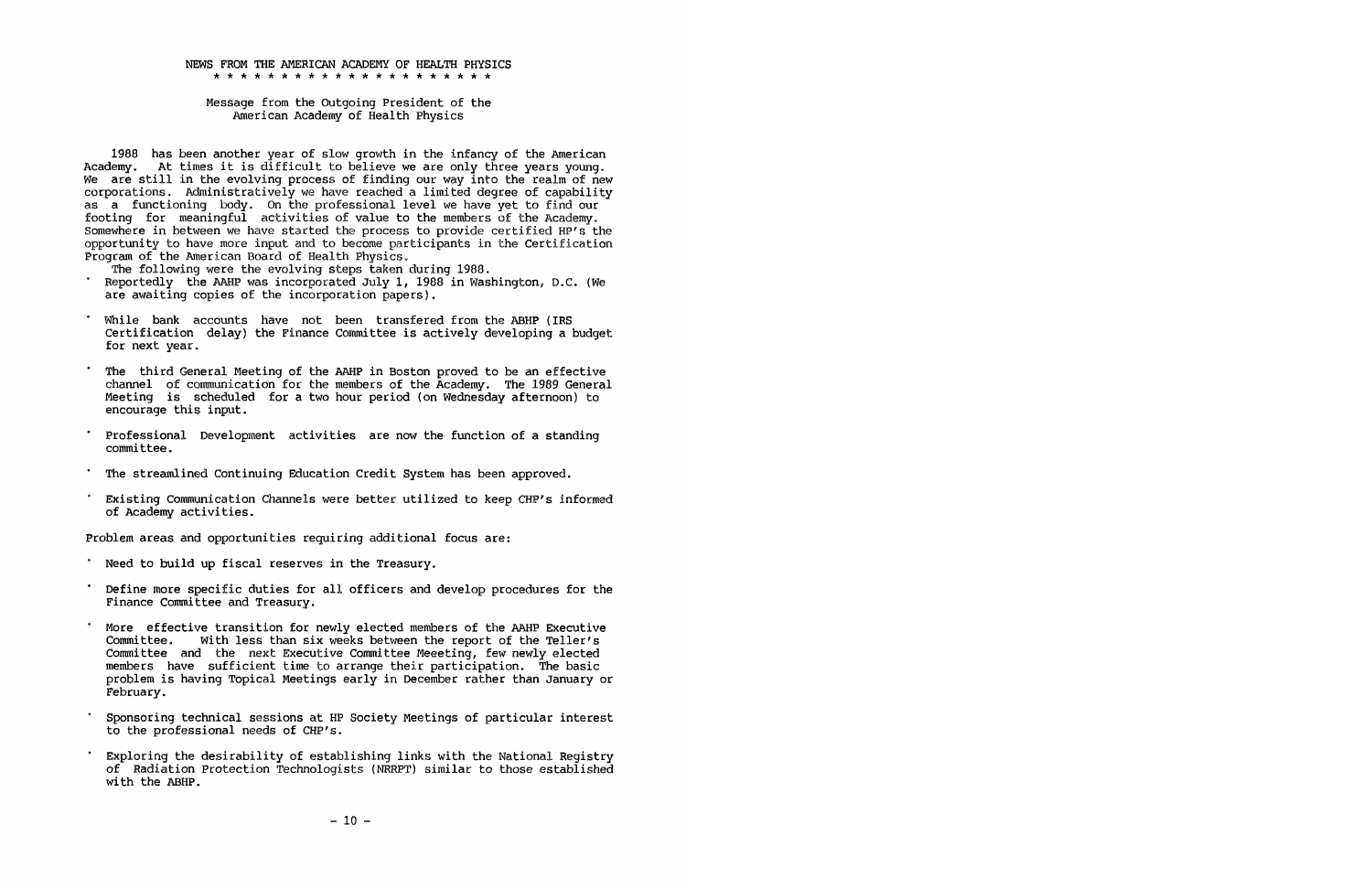Harnessing the tremendous technical resource of CHP's to develop publications and seminars for the benefit of the profession and the society we serve.

Your Academy needs your interest and support as the Executive Committee addresses these problems and opportunities to further develop our profession. A special thanks to the members of the Executive Committee, Committee Chairmen and Members, Dianne Weber of the Secretariat, and all the members of the Academy who actively participated in any way to support our mutual interests.

> John Horan, President American Academy of Health Physics, 1988

News from the AAHP

The mid-year meeting of the Executive Committee, AAHP, was held in San Antonio, Texas on December 8, 1988, following the mid-year Topical Meeting of the HPS, under the Chairmanship of Otto Raabe. Eight of the thirteen members of the 1988-1989 Committees were presen<sup>t</sup>along with Richard Burk, Jr., from the Secretariat. Don Busick, a member of the Appeals Committee, and Regis Greenwood attended the open meeting as observers. All CHP's should keep in mind that Executive Committee Meetings of the AAHP are open for their attendance.

The Executive Committee Membership for 1989 is as follows:

| Otto Raabe     | President       |
|----------------|-----------------|
| Keith Schiager | President-Elect |
| Mike Terpilak  | Secretary       |
| Nancy Kirner   | Treasurer       |

John Horan Joyce Davis George Holeman Davis Myers Richard Fry

Directors

Frazier Bronson

Ex Officio (ABHP Chair)

The following Interim Committee Appointments were made:

| LaMar Johnson | Chairman, Nominations        |
|---------------|------------------------------|
|               | (reappointment)              |
| Ken Skrable   | Member, Continuing Education |
| Jerry Martin  | Chairman, Professional       |
|               | Development                  |
| John Dapolito | Member, Professional         |
|               | Development                  |

Executive Committee Members completing their three year terms were:

| Paul L. Ziemer     | Past President |
|--------------------|----------------|
| Kenneth W. Skrable | Past Secretary |
| Robert E. Yoder    | Past Director  |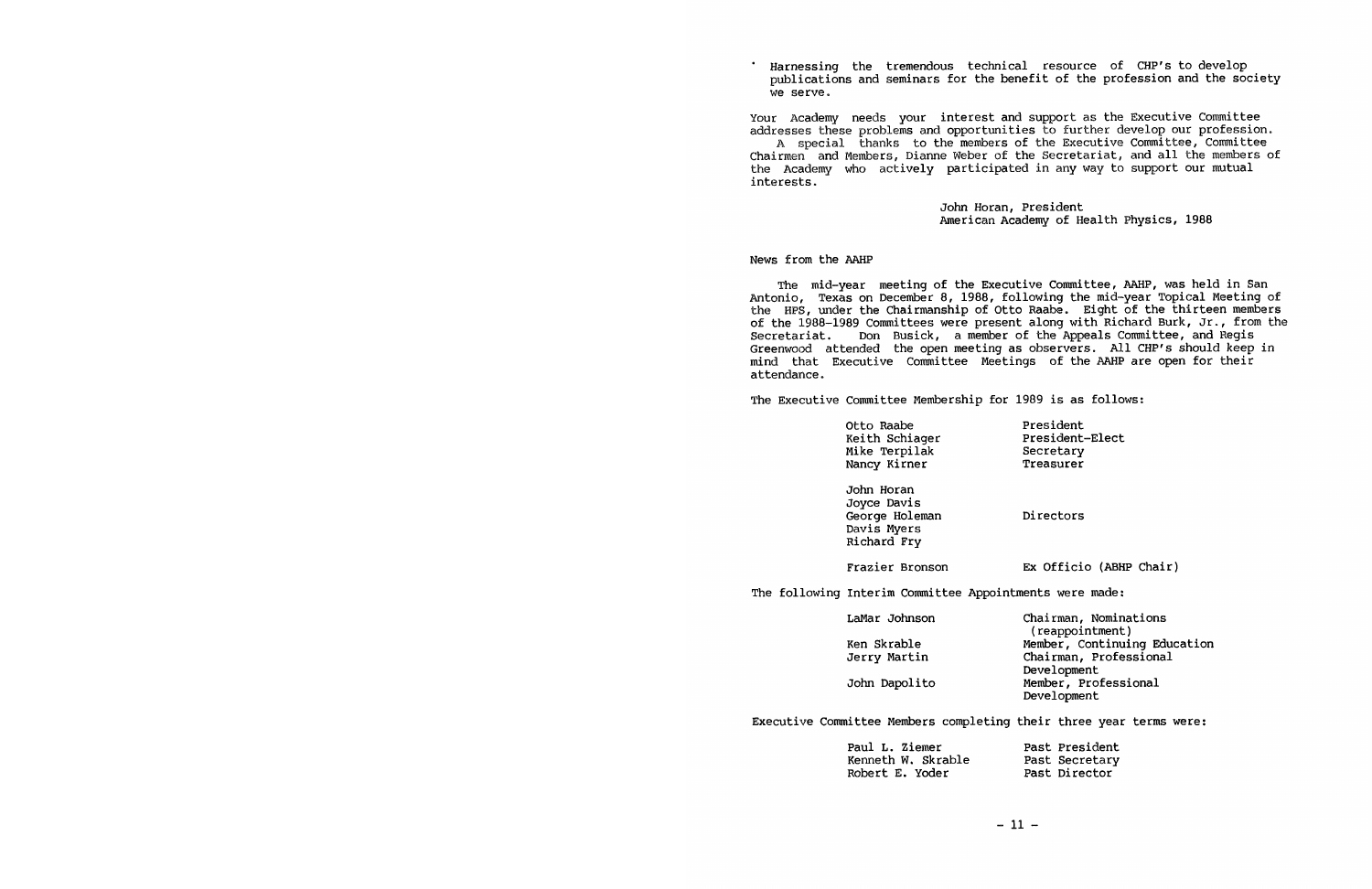<sup>A</sup>special note of thanks is also extended to the following Chairmen who are retiring in 1988.

| Richard J. Vetter | Appeals Committee             |
|-------------------|-------------------------------|
| Lee Booth         | Exam Site Selection Committee |

Highlights of the Meeting were the following:

\* The interface between AAHP and ABHP was better defined. The Bylaws of the AAHP require that the policies, procedures and funding established by the ABHP are subject to the concurrence of the Executive Committee. After much discussion by both organizations the decision was reached that the AAHP would limit their approval of the ABHP activities to the bylaws and a document containing the major policies and procedures of the ABHP. Any policy changes implemented by the Board are to be provided to the Academy via Board Minutes. Concurrence may be assumed in the absence of any other feedback from the Executive Committee.

\* A new fee structure and allocation of fees was approved which will be effective for new applicants as of September, 1989 (FY-1990), namely:

| Application         | \$50           |
|---------------------|----------------|
| Examination         | \$150 per part |
| Certifications      | \$100 per part |
| Maintenance/Renewal | \$25~per~year  |
| AAHP fee            | O              |

Basically the fee structure was expanded from 3 to 5 categories and the actual cost for a successful applicant was increased from \$400 to \$450. After considerable discussion it was agreed that no fee be charged at this time for Academy membership. Members response to the 1/88 questionnaire concerning fees was given full consideration. The Executive Committee particularly appreciated the many suggestions received on possible sources of income for the Academy. <sup>A</sup> few members suggested that we could use HPS Annual Meeting profits but this overlooks the fact that AAHP and HPS are independent organizational entities.

\* The 11/28/88 revision of the AAHP Continuing Education Credit System was approved. Modifications to streamline the system were made in response to the comments of a majority of the members. our thanks to Bob Heublein and his committee of Bob Alexander, John Buchanan, Ken Ferlic, Jacob Shapiro and Ralph Thomas for the successul completion of this complicated and difficult task.

\* The Executive Committee approved 5 minor administrative changes in functions and definitions in the Bylaws of the ABHP. A related proposal to delete the requirement to obtain AAHP approval for changes in ABHP policies and procedures was defeated.

\* All candidates for the Executive Council election in 1990 will be invited *to*  attend the Annual Meeting in June in Albuquerque.

\* The following are new goals of the Executive Committee or 1989-1990

Chair and Committee appointments for 1990 will be approved at the June 1989 Annual Meeting.

<sup>A</sup>draft agenda will be sent out 2 months before each Executive Council Meeting.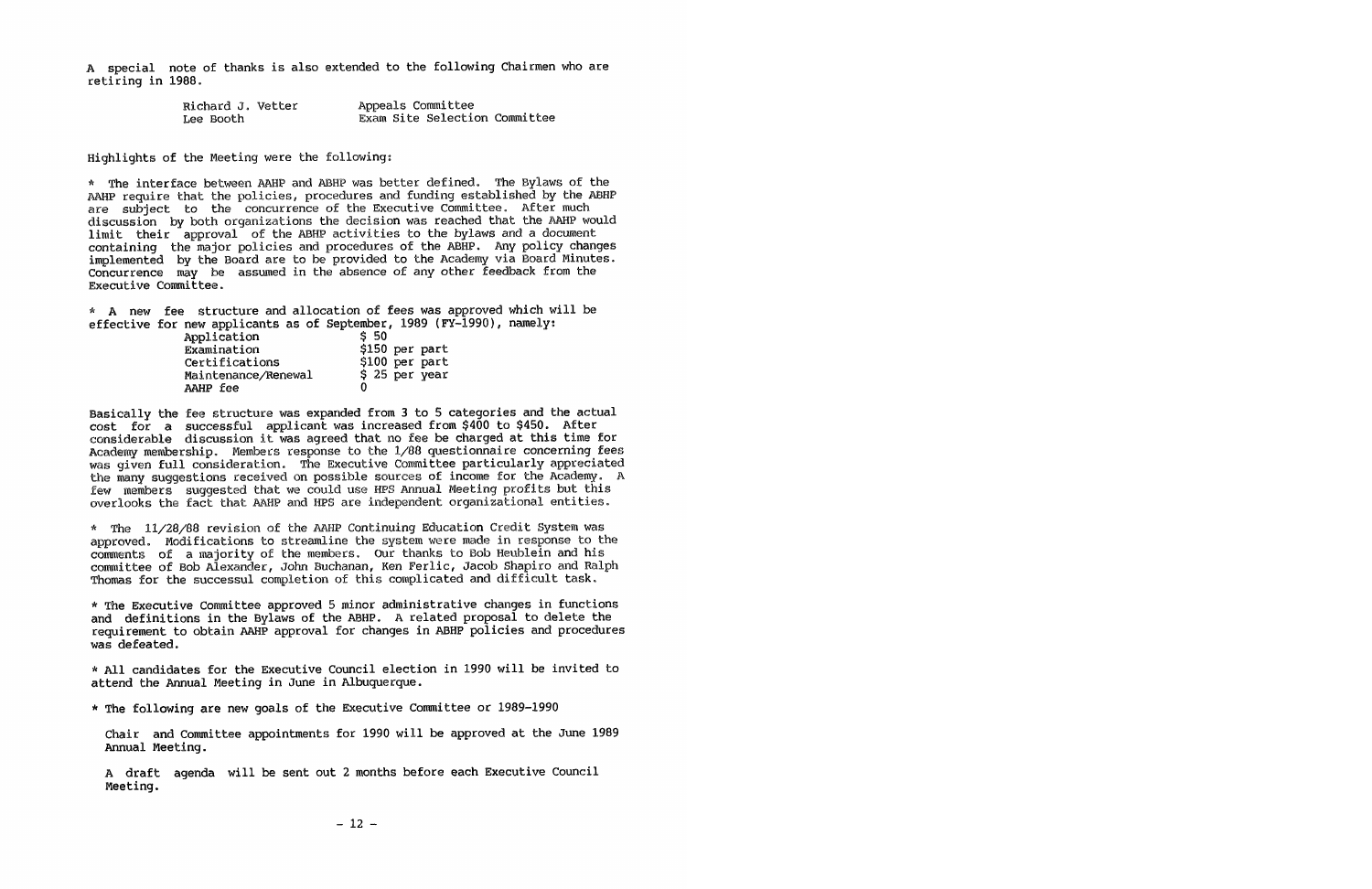<sup>A</sup>final agenda will be sent out 1 month before each meeting along with the written report of each Committee Chairman.

\* The Executive Secretary, Richard Burk, reported his computer was in place and the financial records will be entered into a spreadsheet. Financial statements will be available on a monthly basis. The contract between the Executive Secretary and the ABHP is being transferred to the AAHP  $1/1/89$ .

\* George Vargo's proposal for more formal recognition for individuals successfully completing Part I of the ABHP Exams, but not yet Part II, was favorably endorsed by both the ABHP and the Executive Committee. After considerable discussion it was decided to develop a new category of membership<br>for these individuals, namely, Associate Member of the AAHP. This will require a Bylaw change at the next meeting.

\* A recommendation was made to the ABHP to provide examples of high scoring solutions to Part II exam questions to Associate Members of MHP.

\* The Past President was assigned the duty to provide items of interest to the AAHP/ABHP newsletter as well as the HPS newsletter.

# **REVISION TO THE AMERICAN ACADEMY**  OF HEALTH PHYSICS (AAHP) CONTINUING EDUCATION CREDIT SYSTEM \* \* \* \* \* \* \* \* \* \* \* \* \* \* \* \* \* \* \* \* \* \* \* \* \*

# Introduction

The revision to the continuing education credit system will make the system more equitable, more timely, and will reduce some of the subjectivity in the process. This revision was implemented in January of 1989. The potentially negative impact of this revision on those diplomats that began the recertification process prior to 1989 shall be minimized. These individuals may continue under the old system or may convert to the new system, whichever is more advantageous.

One major change from the previous system of assigning continuing education credits is that no single activity will be awarded more than fifty percent of the hours necessary for recertification. This change was made because it was felt that some activities were too heavily weighted, which minimized the diversity of professional activities that a diplomat would be expected to participate in for recertification.

Other key changes in the system include:

- Increase in CECs required for recertification
- Increase in CECs granted for common acitivies
	- Pre-approved courses, meetings, and activities

It is recognized that the scope of this revision will have to be expanded as experience is gained using the revised system. Suggestions to enhance this change are solicited and should be forwarded to the Continuing Education Committee.

## **CONTINUING EDUCATION** CREDIT **AWARD PROCESS**

# **SECTION** I **GENERAL POLICIES**

A. A total of 64 continuing education credits (CEC) is required for recertification. In order to qualify for credit towards meeting the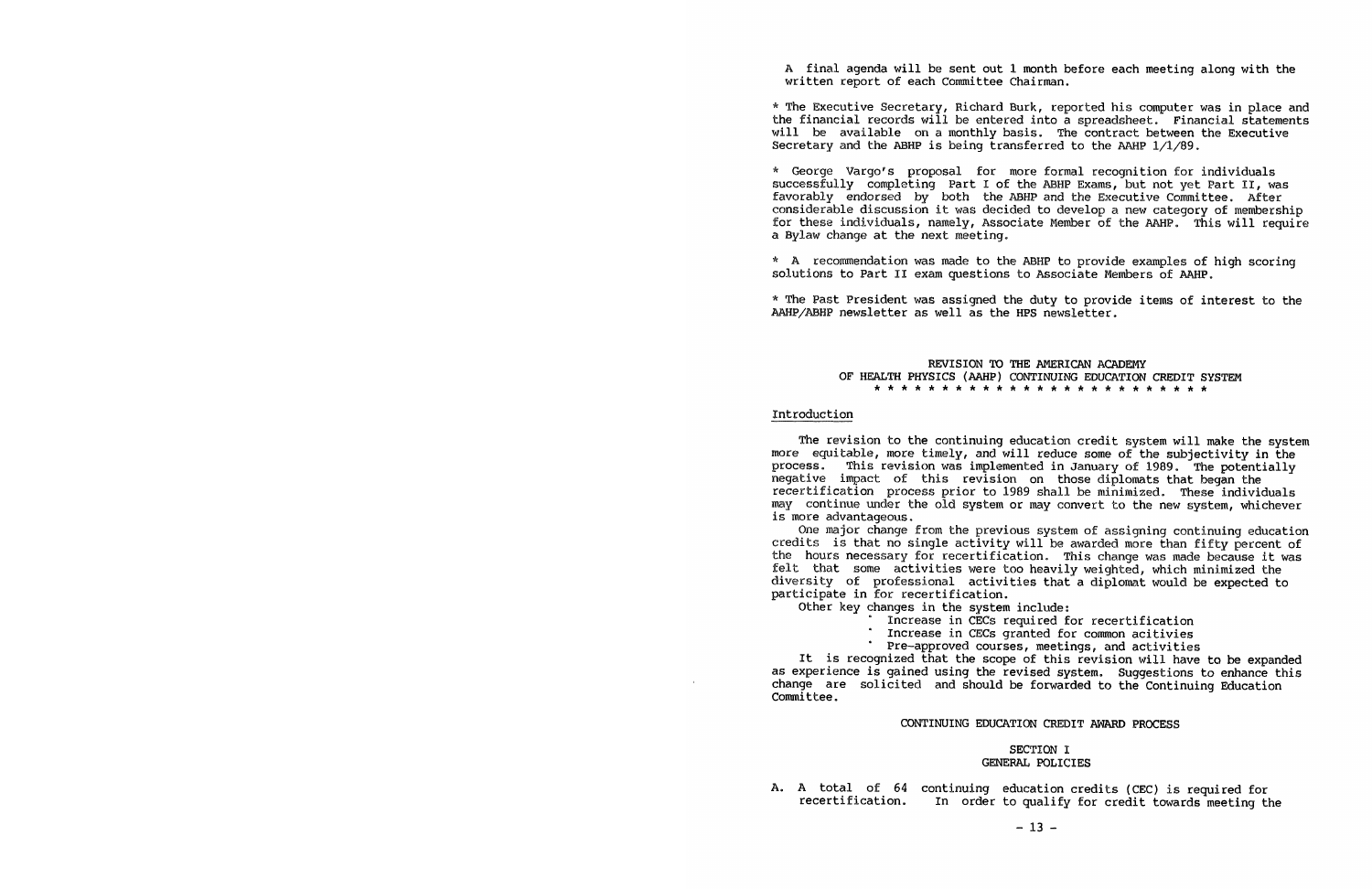continuing education requirements for recertification by the American Board of Health Physics (ABHP) all courses and other activities must be approved by the Continuing Education Committee of the American Academy of Health Physics (hereafter referred to as "the Committee"). Application for approval may be made directly to the Chairperson of the Committee by the sponsor of a continuing education activity or by a Certified Health Physicist (CHP) who will participate or who has participated in the activity. Application for activities which are listed on the pre-approved list under Section III need not be made. Applicants are urged to submit their requests far enough in advance that a decision can be made by the Committee and announced before a scheduled activity begins; however, the Committee will accept without prejudice, and applying its usual approval criteria, all applications received within 90 days after a scheduled activity hs concluded. Applications must be in the form specified by the Panel and complete in all respects. The CHP applying for a renewal of his or her recertification is responsible for maintaining the documentation supporting CECs claimed on the recertification application. The Committee does not maintain individual records of CECs granted.

- B. In the context of this document, a "continuing education activity" is an activity that contributes to the continuing health physics education of a Certified Health Physicist. Such activities may be formal or informal; however, all such activities should contribute to the technical competence of the CHP in his or her professional practice of health physics. Such activities include subjects used directly in health physics work, but not usually designated as health physics; for example, courses in: statistics, meteorology as applied to environmental dose assessment, reactor chemistry or reactor systems training, radiation genetics, data base management, program management, etc. A Committee member will evaluate each submitted activity on the basis of content and applicability, duration, and applicant's statement of applicability to his/her current health physics After evaluating these factors, the Committee member will assign each activity a number of continuing education credits in accordance with the criteria established under paragraph D.
- C. If the applicant does not agree with the number of credits assigned, the appliation may be resubmitted with an explanation and the bases for increased credit. In this case, it will be re-evaluated by the Committee. If the applicant is not satisfied with the Committee's re-evaluation, an appeal can be submitted to the Executive Committee of the AAHP. The decision of the Executive Committee will be final.
- D. The following guidelines has been established by the Committee for awarding continuing education credit. Participation in pre-approved activities (Section III) do not require submission of an application. Additional activities will be added to the pre-approved list as they are identified. Four major categories of continuing education activities have been approved for CHPs who wish to obtain CEC. These are:

 $\mathcal{A}$ 

Group A - Formal Education Activities Group B - Publicaion, Reports, Presentations Group C - Professional Society Participation Group D - Other Professional Activities

Further explanation of activities approved for continuing education credit follow.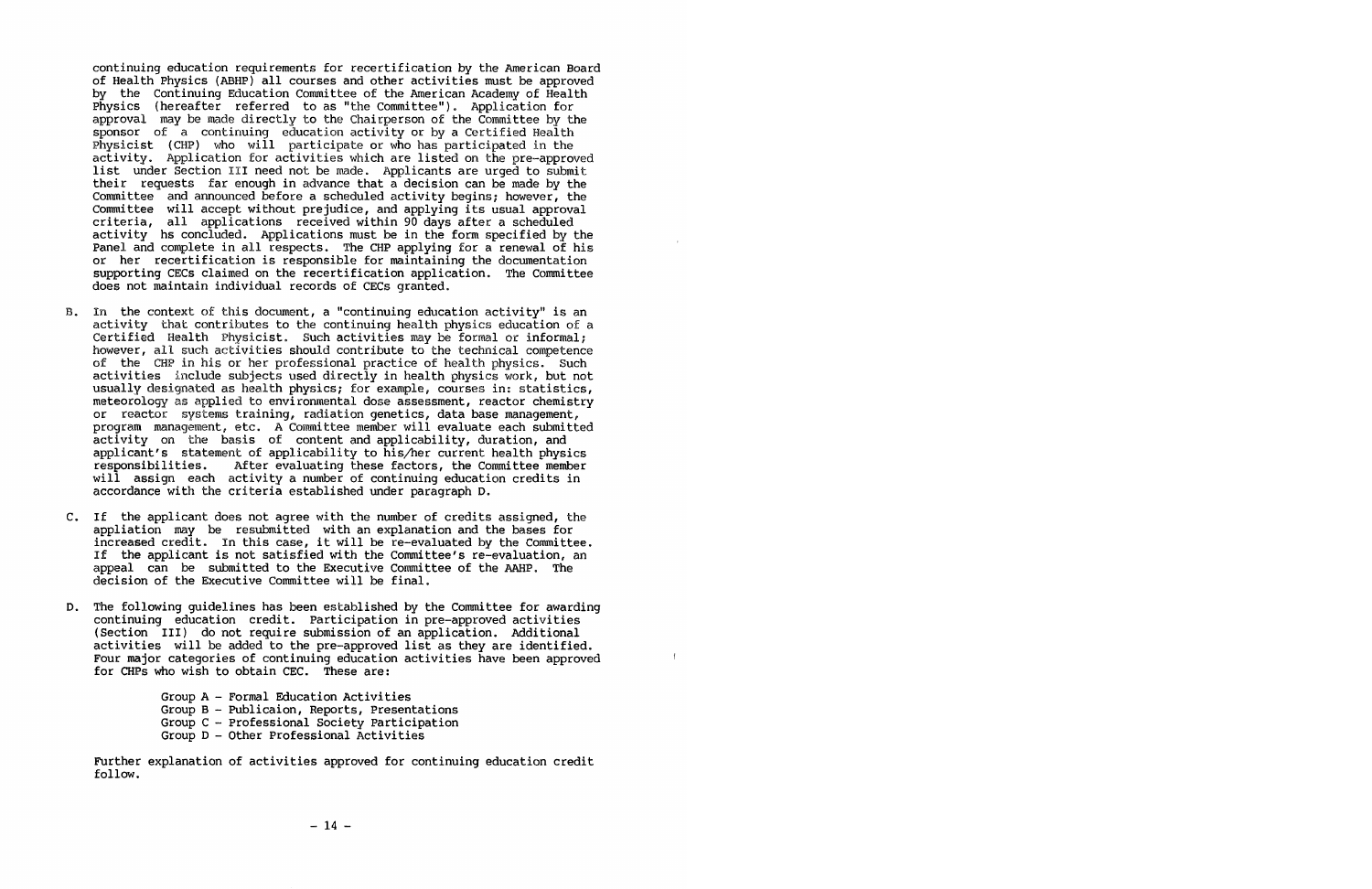# Group A Formal Educational Activities

|                                                                                  | Maximum Credits                                   |
|----------------------------------------------------------------------------------|---------------------------------------------------|
| Health Physics Summer School                                                     | 32 credits - Phased in                            |
| College course -<br>topic on certification exam                                  | 16 credits/course                                 |
| College course -<br>related engineering, science, medical, etc.                  | 8 credits/course                                  |
| Short course, seminar, or workshop<br>covering an HP topic on Certification Exam | 2 credits/contact hour<br>(maximum of 32 credits) |
| Short courses or workshops -<br>related engineering, science, etc.               | 1 credit/contact hour<br>(maximum of 16 credits)  |

# Group B Publication, Reports, Presentations

|                                                                                                                                                 | Maximum Credits          |
|-------------------------------------------------------------------------------------------------------------------------------------------------|--------------------------|
| Book: Health physics or health physics<br>related book - single author (Credit<br>for joint authorship will be determined<br>by the Committee.) | 32 credits               |
| Publication of Health Physics related<br>article in a professional journal                                                                      | 16 credits               |
| Paper presentations at professional<br>meetings on a Health Physics related topic                                                               | 8 credits                |
| Poster presentation on a Health Physics<br>related topic at a professional meeting                                                              | 8 credits                |
| Instructor; College course - only if not a<br>faculty member                                                                                    | 16 credits/semester hour |
| Lecture Presentation -<br>only if not primary responsibility                                                                                    | 2 credits/contact hour   |

# GROUP C Professional Society Participation

Maximum Credits

Scientific Meetings - National and Regional

Local Chapter Meetings

2 credits per 1/2 day up to a maximum of 12 per meeting

2 credits per meeting (must include technical agenda)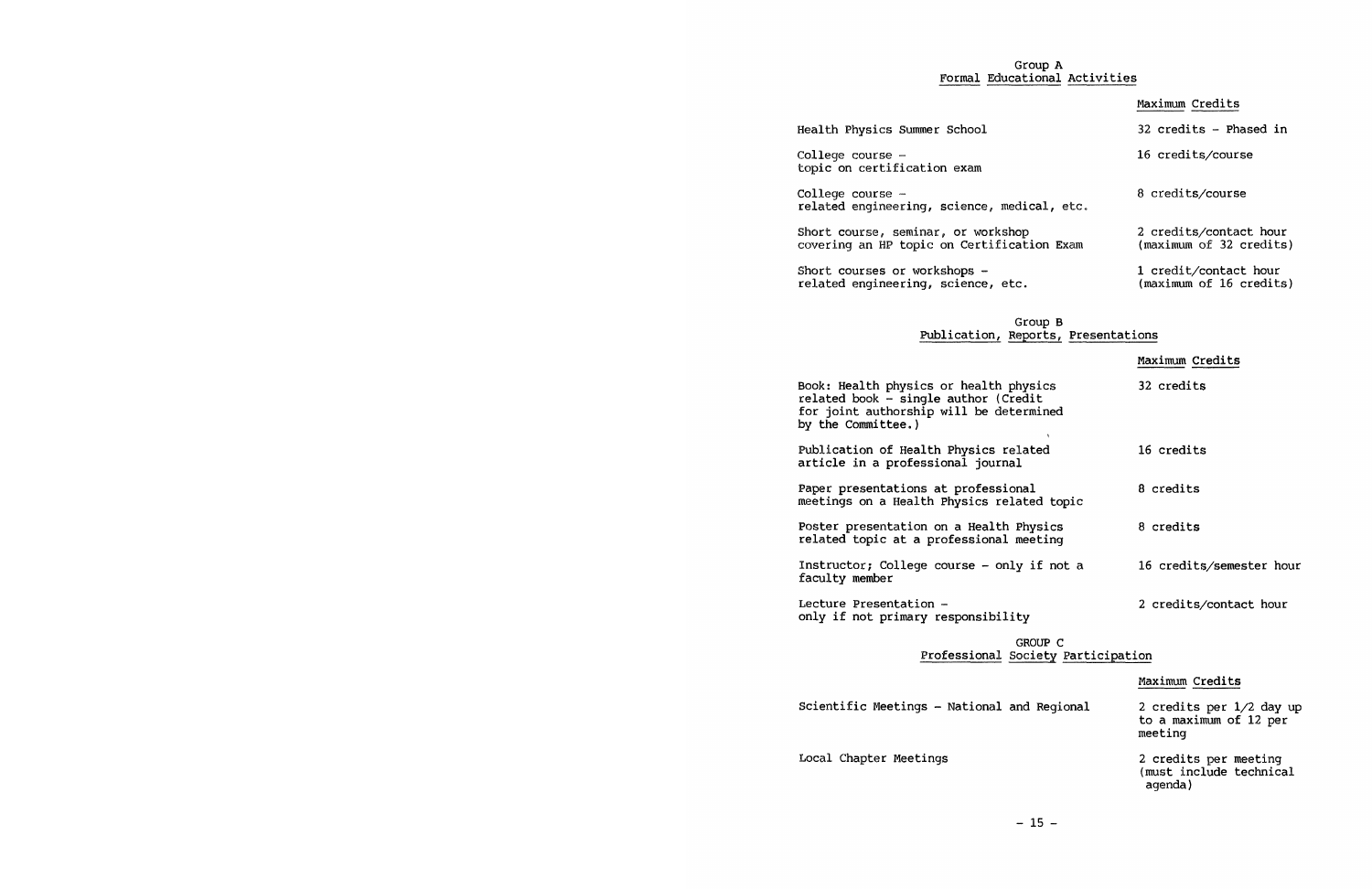Topical Symposia on HP Subjects

2 credits per 1/2 day up to a maximum of 12 per symposium

Health Physics related technical committee membership (ASME, ASTM, etc.) 12 credits per activity

 $\epsilon$ 

# GROUP D Other Professional Activities

**Maximum** Credits

To be assigned

Professional Self Development

# Discussion of Certifiable Activities

Group A:

College Courses - These are bonafide offerings by accredited institutions for which academic credit is obtained. These courses must be professionally enhancing and the course is not eligible if taken to fulfill a degree obligation. Course cannot be audited and must be taken for credit. Instructors cannot obtain credit for teaching the course if it is a routine part of their job.

Short Courses, Symposia, and Workshops - These are technical courses, symposia and workshops in specialized health physics related areas. Note: Course sponsors or organizers are strongly encouraged to provide certificates of attendance or other forms of recognition to the attendees.

Group B:

Publications - Sole authors, joint authors, and authors of chapters are eligible to receive credit. Credit awarded to joint authors and authors of chapters will be based on their contribution to the total work.

Presentations - These are technical presentations at a local, regional, or national scientific meeting by the health physicist on a related topic. Credit is only given for the presentation or publication of the material, not both.

Group C:

Scientific Meetings - Scientific meetings offer health physicists the opportunity to keep abreast of current developments and upgrade/maintain their skills. Applications for credit for attendance should include a copy of the program for the meeting.

Society Participation - Health physicists may be involved with standards committee activites to ensure the goals of the profession are achieved. Credit is granted for this involvement.

Group D:

Professional self development is intended as a means for the certified health physicist to upgrade his/her professional skills through an individualized reading program. This reading program shall normally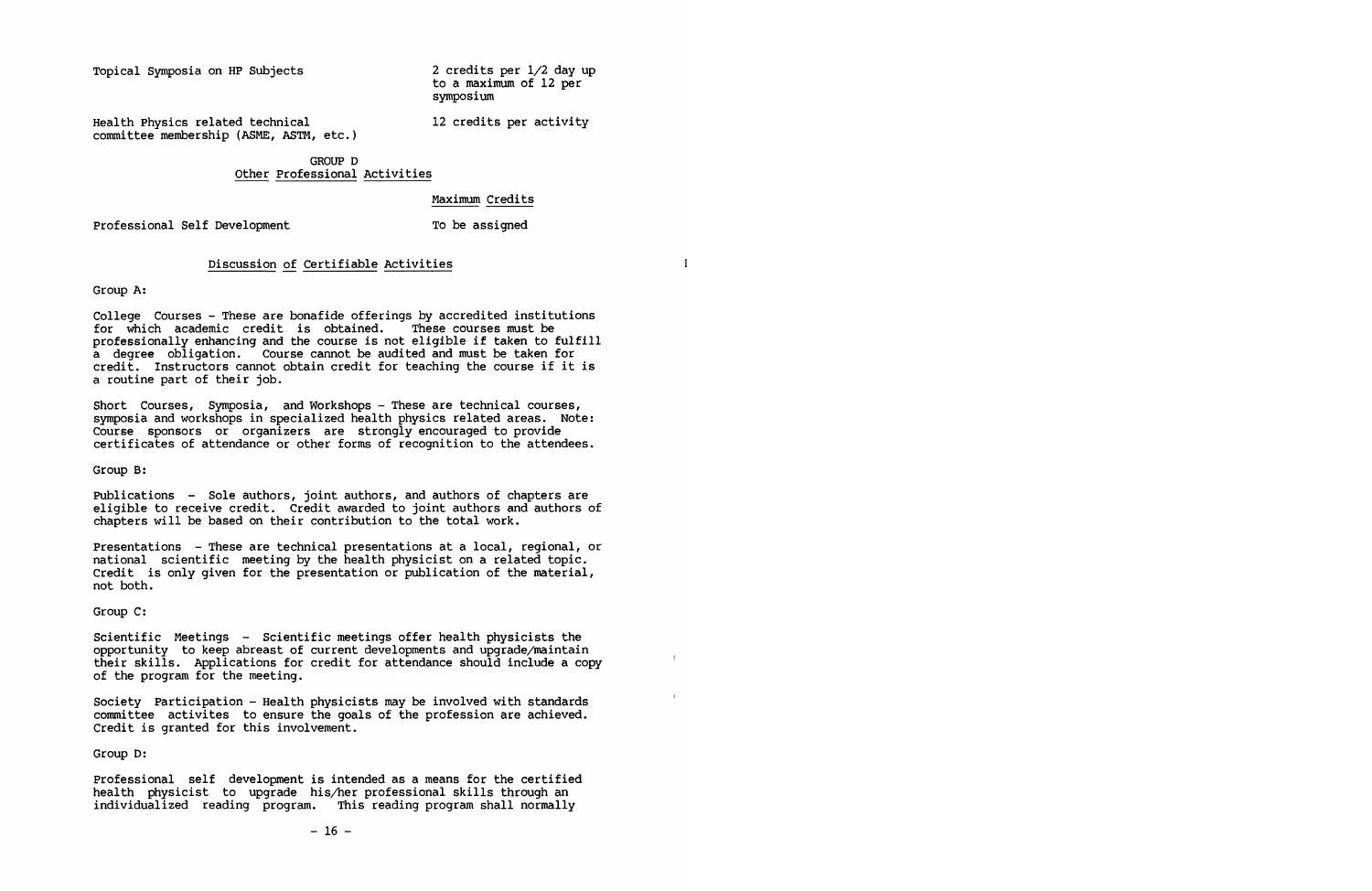include new technical advances in the field of health<br>physics. The reading program must be submitted are The reading program must be submitted and approved by the Continuing Education Committee on an annual basis.

# SECTION II EVALUATION OF ACTIVITIES REQUIRING APPLICATION FOR APPROVAL

- A. All applications for CEC should be made using the form provided for this purpose. Documentation supporting and supplementing the information on the form may be attached to the form.
- B. Every attempt will be made to inform an applicant of the number of continuing education credits granted within eight weeks from receipt of an application.
- C. Symposia and professional meetings do not usually follow a formal "instructional or tutorial" format. As shown in Section III, annual and mid-year meetings of the Health Physics Society and other profesional meeetings have been granted continuing education credits. Other organized symposia with a central theme and featuring recognized experts may be considered for continuing education credits.
- D. "In-house" training conducted at the CHP's facility may receive continuing education credit. The number of credits assigned is directly related to its applicability to health physics practices and the CHP's ability to improve his skills to perform his health physics responsibilities.
- E. All formal educational activities (Category A) submitted for evaluation will require an abstract for basis of content, activity length, and the applicant's statement and explanation of applicability to his/her current health physics responsibilities or maintenance of health physics skills. An instructor's resume is not required. An application form is attached below.
- F. Applications for approval of CECs for activities other than formal educational activities (Category A) should include, as a minimum, a description of the activity, a statement of its relevance to the professional health physics capabilities of the applicant, and the amount of time the applicant is involved in the activity.
- G. Additional supportive evidence/explanation may be requested by the Committee at any time to aid in the review and awarding of CEC.

# **SECTION** III **PRE-APPROVED ACTIVITIES**

| Group A - Formal Educational Activities:                                             |                                         |
|--------------------------------------------------------------------------------------|-----------------------------------------|
| Health Physics Summer School                                                         | 32 credits                              |
| College Course -<br>related engineering, science, medical, etc.                      | 4 per semester hour<br>or 3 per quarter |
| Short course, seminar, or workshop -                                                 |                                         |
| HPS continuing education lectures at mid-<br>year or annual meeting (1 hour lecture) | 2 CEC each lecture                      |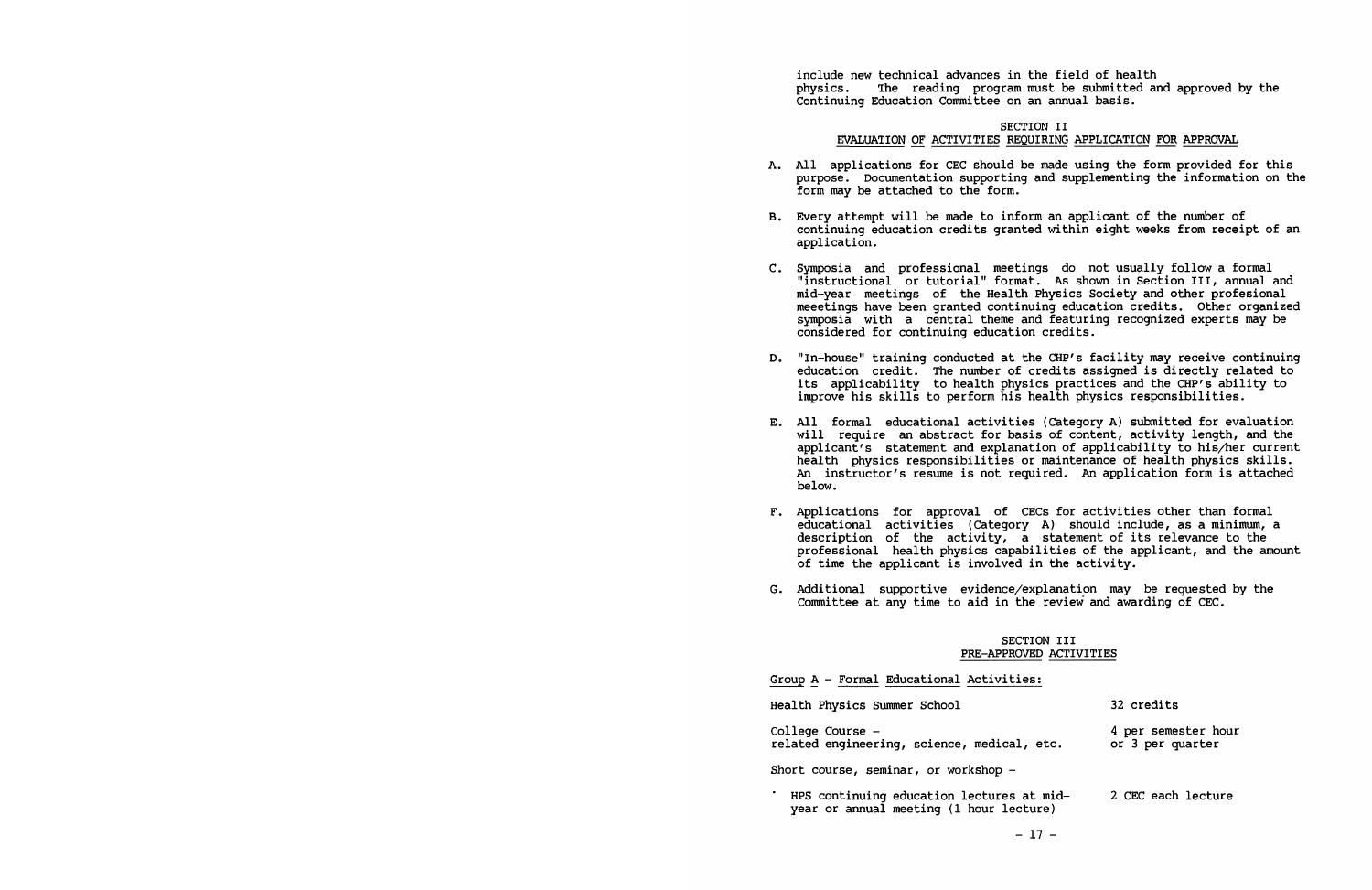| HPS professional enrichment program<br>lectures at annual meeting (2 hr. lecture)                                                                                                                                                                                                                                             | 4 CEC each lecture                                       |
|-------------------------------------------------------------------------------------------------------------------------------------------------------------------------------------------------------------------------------------------------------------------------------------------------------------------------------|----------------------------------------------------------|
| Short courses or workshops -<br>related engineering, science, etc.                                                                                                                                                                                                                                                            | None pre-approved at<br>this time                        |
| Group B - Publication, Reports, Presentations                                                                                                                                                                                                                                                                                 |                                                          |
| Book: Health physics or health physics related<br>book-single author (Credit for joint authorship<br>will be determined by the Committee.)                                                                                                                                                                                    | No pre-approval; sub-<br>mit upon publication            |
| Publications; journal article -<br>HPS Journal<br>Radiation Research<br>Radiation Protection Management<br>Journal of Nuclear Medicine                                                                                                                                                                                        | 16 CECs maximum per<br>publication                       |
| Paper Presentations at meetings -<br>HPS Annual or Mid-year Meeting<br>American Association of Physicists in Medicine<br>American Nuclear Society - Radiation and<br>Shielding Division<br>American Nuclear Society (other)<br>American Chemical Society - Nuclear Chemistry<br>Division<br>American Chemical Society (other) | 8 CECs<br>8 CECs<br>8 CECs<br>4 CECs<br>8 CECs<br>4 CECs |
| American Industrial Hygiene Association<br>- Health Physics Topic<br>American Industrial Hygiene Assocition<br>$-$ Other                                                                                                                                                                                                      | 8 CECs<br>4 CECs                                         |
| Instructor - College Courses -<br>(only if not a faculty member)                                                                                                                                                                                                                                                              | None pre-approved at<br>this time                        |
| Lecture Presentation -<br>(only if not primary responsibility)                                                                                                                                                                                                                                                                |                                                          |
| ' HPS Continuing Education Lecture at<br>mid-year or annual meeting (1 hr lecture)                                                                                                                                                                                                                                            | 2 CECs each                                              |
| . HPS Professional Enrichment Program<br>HPS Annual Meeting (2 hr. lecture)                                                                                                                                                                                                                                                   | 4 CECs each                                              |

 $\chi$ 

 $\overline{\mathbf{r}}$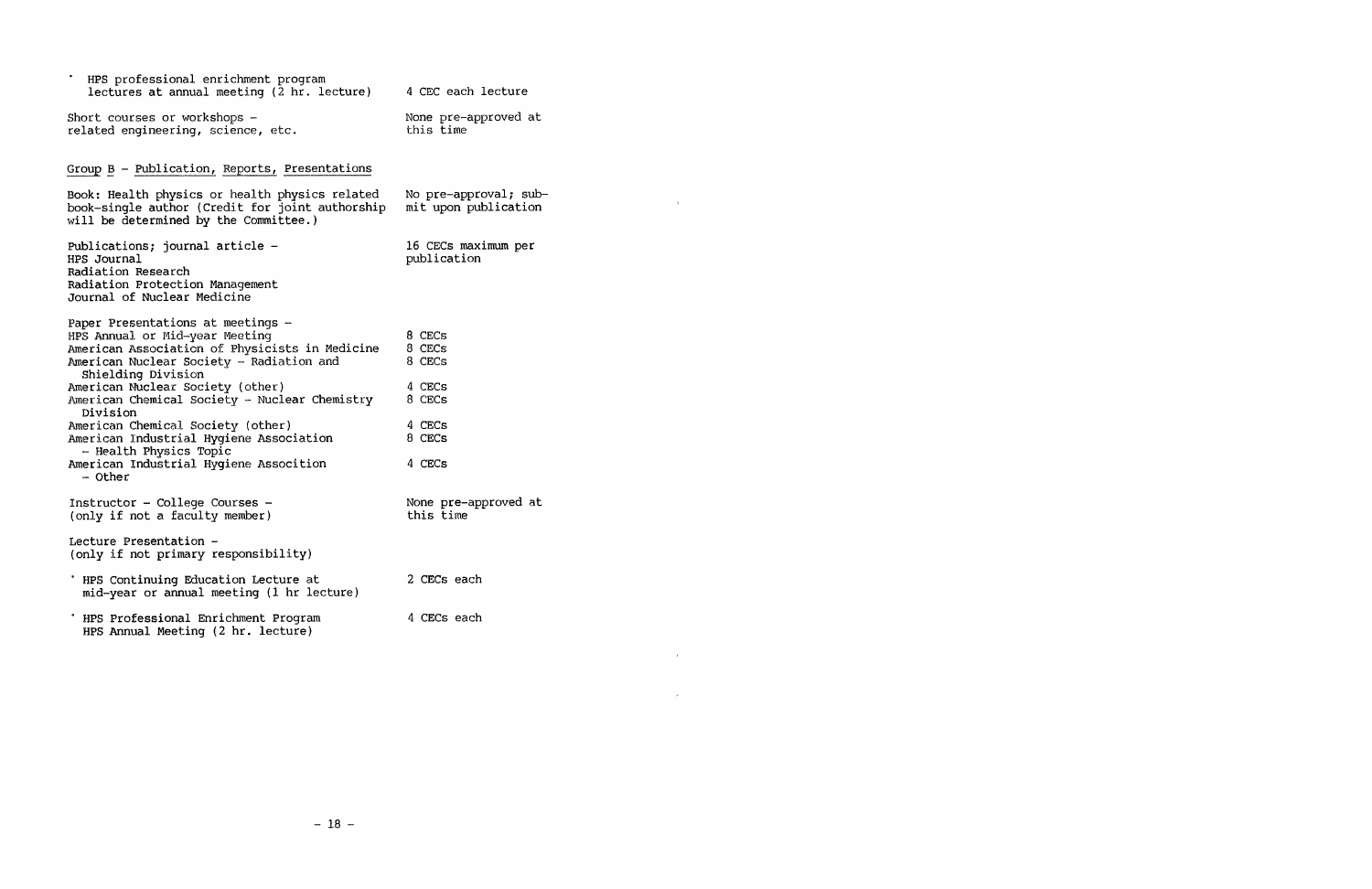Group C - Professional Society Participation -Scientific Meetings - National and Regional: **HPS**  2 credits per 1/2 day up to a maximum of  $12$ **ANS**  per meeting **AAPM AIHA NCRP ACS SNM CRCPD RSNA**  Annual Conference on Bioassay, Analytical, and Environmental Radiochemistry Local Chapter Meetings: <sup>2</sup>credits per meeting  $\mathcal{L}$ **HPS ANS AAPM AIHA**  National level Health Physics related technical 12 credits per 4-year<br>period or standards committee: HPS standards committee **ANS AAPM**  ANSI Standards Committee **NCRP**  ABHP Exam Panels Group  $D -$  Other Professional Activities -Professional Self Development None pre-approved at

on an individual basis)

this time (determined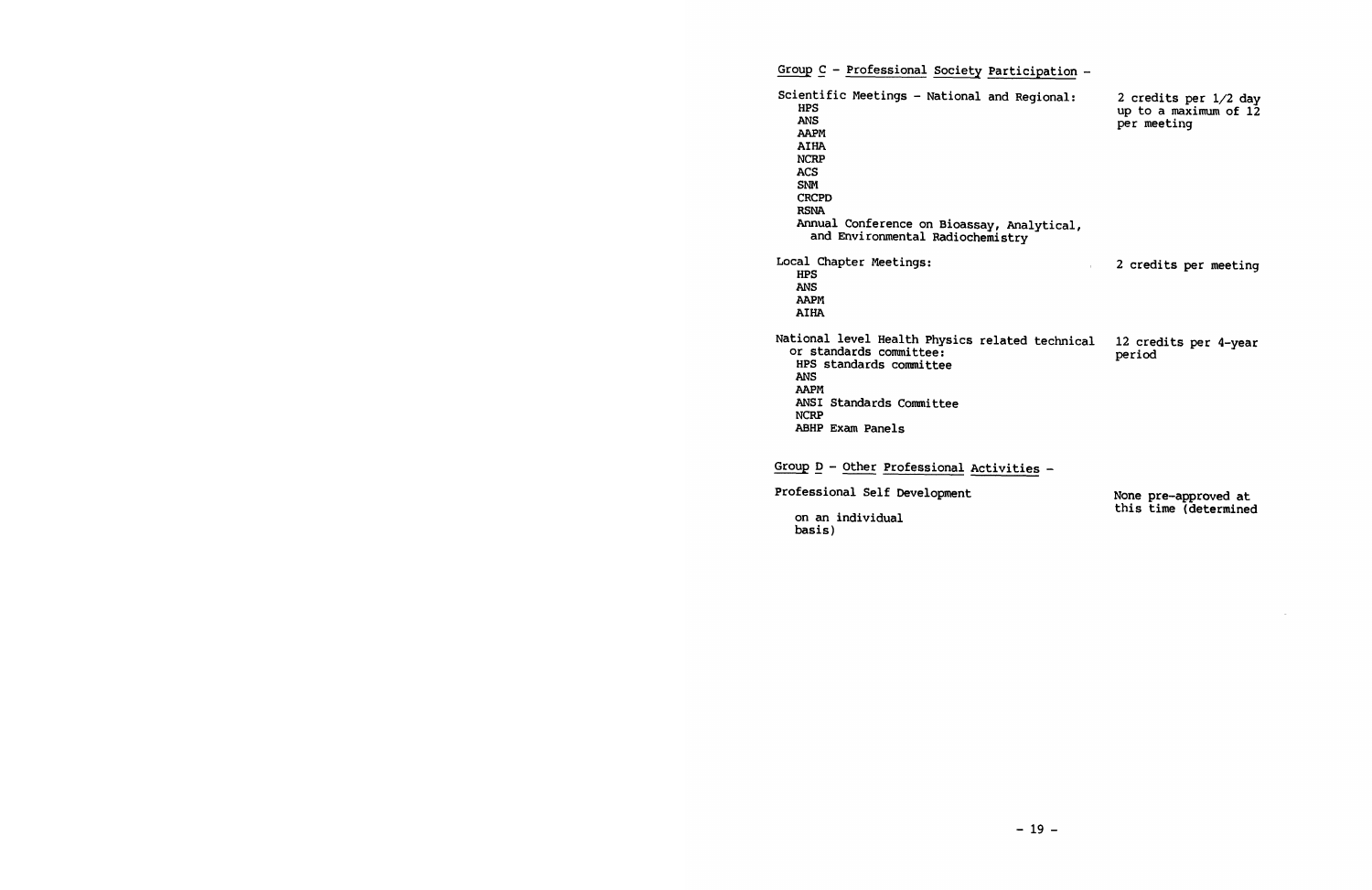# CONTINUING EDUCATION COMMITTEE, AMERICAN ACADEMY OF HEALTH PHYSICS APPLICATION FOR CONTINUING EDUCATION CREDIT

For official use

| Appl. No. |             |  |
|-----------|-------------|--|
|           | Date Rec'd. |  |

---

- 1. CEC Category (check one  $\begin{array}{cccc} & A & B & C \ \end{array}$
- 2. Type of activity (e.g., short course, publication, attendance at meeting, committee membership)
- 3. outline, abstract or description of activity:
- 4. Activity duration (if applicable): contact hours days emester hours other:
- 5. Name and address of organization at/for which activity performed (if applicable):
- 6. Contact person for the activity for which the application is made (if other than requestor):

Phone Number

- 7. Relationship to health physics/current responsibilities (if applicable):
- 8. Other relevant information, if any:
- 9. Purpose (check all that applicable):
	- For approval of CECs for all qualified attendees
	- For inclusion with publicity for this training
	- Approval for including in listing of pre-approved activities Other (please explain):
	-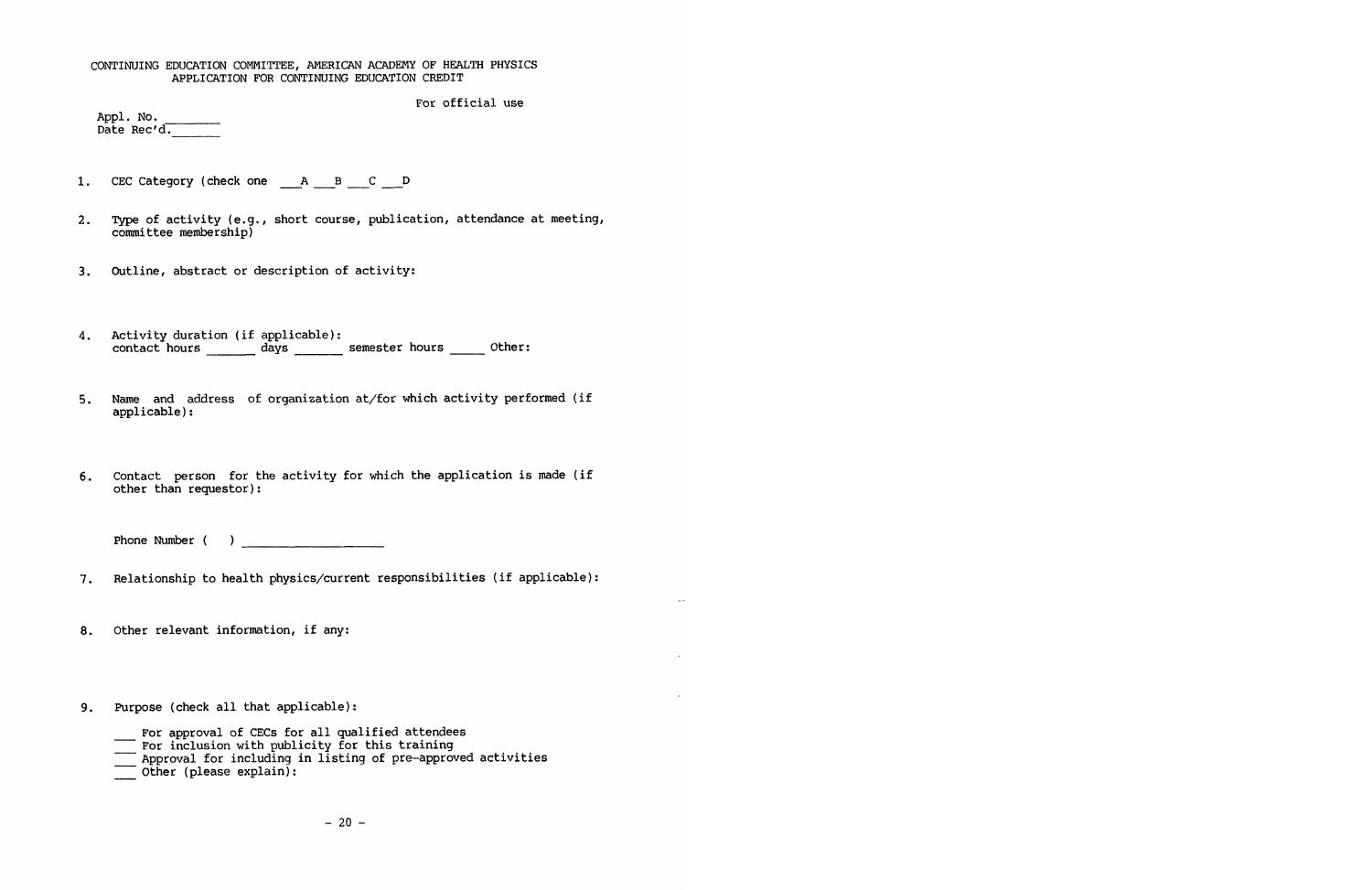| 10. Requestor (name): |  |
|-----------------------|--|
| Address:              |  |

Phone Number : ( 11. Signature of requester: Date: ---------- For Continuing Education Committee use: Total Credits Awarded: Add activity to pre-approved listing? yes \_\_\_ no\_\_\_ Basis for credit award:

Signature of Continuing Education Committee member:

Date:

Name (print or type):

[100,100)464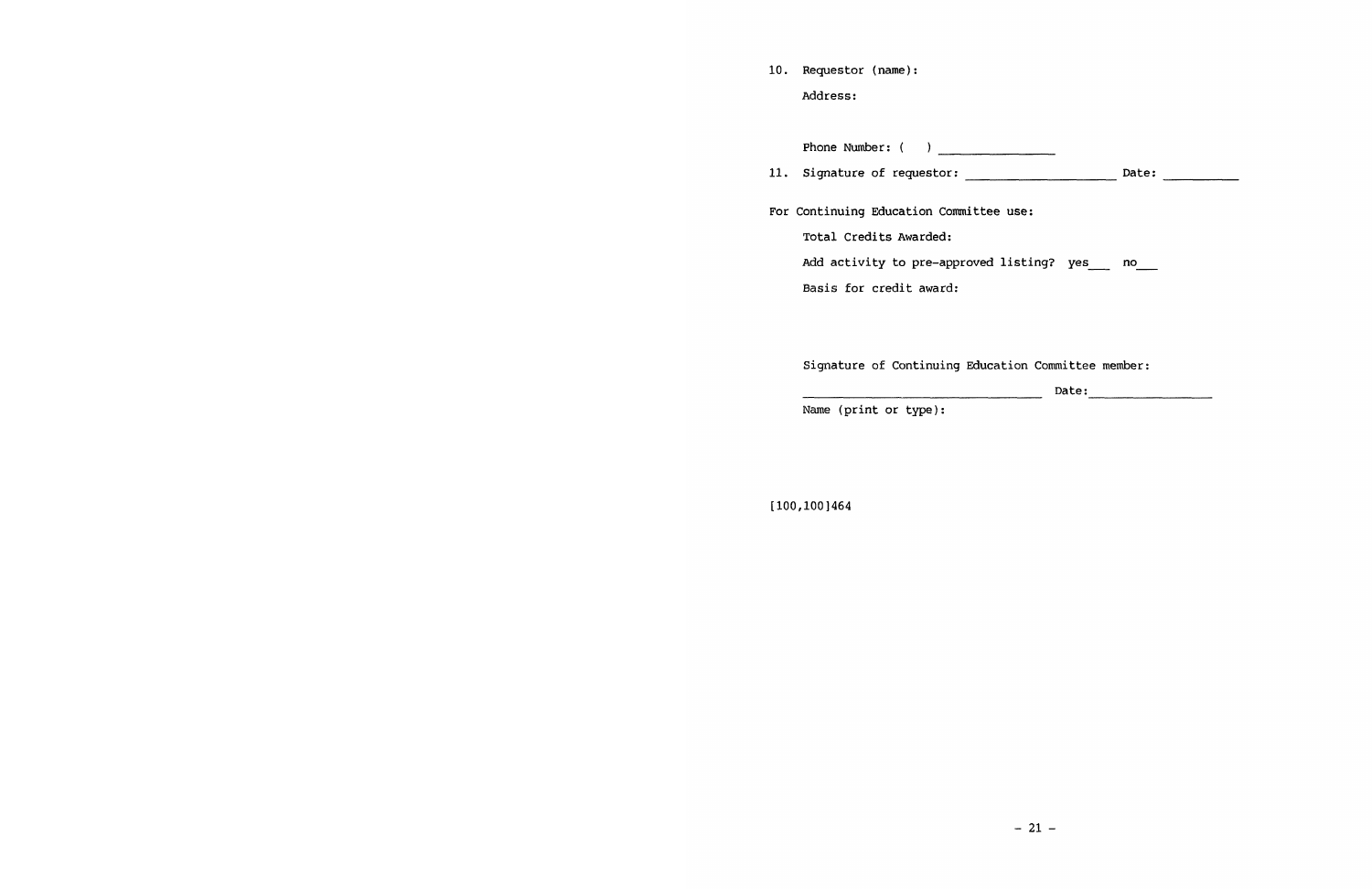# COURSES APPROVED BY THE CONTINUING EOUCATION PANEL.<br>NEW LISTINGS SINCE OCTOBER 1988

#### \*\*\*\*\*\*\*\*\*\*\*\*\*\*\*\*\*

|                     |                                                                                                                                                                                                                                | 1985<br>COORSES APPROVED BY THE CONTINUING EDUCATION PANEL |                                          |                            |           |                                                              |                                              |                      |                |
|---------------------|--------------------------------------------------------------------------------------------------------------------------------------------------------------------------------------------------------------------------------|------------------------------------------------------------|------------------------------------------|----------------------------|-----------|--------------------------------------------------------------|----------------------------------------------|----------------------|----------------|
| <b>NIMBR</b>        | $\overline{\text{rms}}$                                                                                                                                                                                                        | SPONSOR/LOCATION                                           | $\underline{\mathtt{M}}$                 | $rac{1}{2}$                |           |                                                              |                                              |                      |                |
| 85-188              | Health Physics Committee Meeting                                                                                                                                                                                               | Edison Electric Institute                                  | Sep. 4-6, 1985                           |                            | 88-68     | Advanced Gamma Spectroscopy                                  | Quantum Technology                           | Jul. 25-29, 1988     | $\star$        |
|                     |                                                                                                                                                                                                                                |                                                            |                                          |                            | $88 - 69$ | Hot Particle Dosimetry                                       | Technical Management Serv.                   | Jan. 11-12, 1988     | $\mathbf{3}$   |
|                     |                                                                                                                                                                                                                                | *******************                                        |                                          |                            | 88-70     | 1988 Radman Users Meeting                                    | WG, Inc.                                     | Sep. 13-14, 1988     | $\overline{2}$ |
|                     |                                                                                                                                                                                                                                | 1996                                                       |                                          |                            | $88 - 71$ | 1988 Fall Meeting - Technical Session                        | North Central Chapter, HPS                   | Oct. 14, 1988        | $\mathbf{2}$   |
|                     |                                                                                                                                                                                                                                | COURSES APPROVED BY THE CONTINUING EDUCATION PANEL         |                                          |                            | 88-72     | Medical Imaging II                                           | Upstate NY Chapter - AAPM                    | Sep. 29, 1988        | $\overline{2}$ |
| NULLER.<br>86-109   | шu<br>Fall Technical Meeting                                                                                                                                                                                                   | SPONSOR/LOCATION<br>Rio Grande Chapter, HPS                | $\underline{\mathtt{m}}$<br>Nov. 7, 1986 | $\underline{\mathtt{cos}}$ | $88 - 73$ | Workshop on Interpretation of Bioassay<br>Yeasurements       | Baltimore-Washington HPS<br>Chapter & USNRC  | Sep. 1988            |                |
| 86-110              | Health Physics Committee Meeting                                                                                                                                                                                               | Edison Electric Institute                                  | Sep. 2-5, 1986                           | ٦                          | $88 - 74$ | ABIP Preparation Course                                      | East TN Chapter, HPS                         | Apr. 7-Jun. 16, 1988 | - 6            |
|                     |                                                                                                                                                                                                                                |                                                            |                                          |                            | $83 - 75$ | ABACOS II Body Burden System Operation<br>$(WS)$ $(SV424-5)$ | Canberra Industries                          | Oct. 17-21, 1988     | $\bullet$      |
| ******************* |                                                                                                                                                                                                                                |                                                            |                                          |                            | 88-76     | Low-Level Radioactive Waste                                  | New York Academy of                          | Sep. 23, 1988        |                |
|                     |                                                                                                                                                                                                                                | 1987<br>COORSES APPROVED BY THE CONTINUING EDUCATION PANEL |                                          |                            | $88 - 77$ | Texas Conference on the Regulation of Radiation              | Medicine<br>South Texas Chapter, HPS         | Sep. 8-9, 1988       | $\mathbf{2}$   |
| <b>NUBER</b>        | TITE                                                                                                                                                                                                                           | SPONSOR/LOCATION                                           | $\underline{\mathtt{M}}$                 | $\underline{\alpha}$       | $86 - 73$ | Amual Meeting                                                | Institute of Niclear<br>Materials Management | Jun. 27-30, 1988     | 0              |
| $87 - 134$ (a)      | High Level Radioactive Waste Disposal<br>Responsibilities of the HP<br>to Correct Misapplications of HP Data                                                                                                                   | New England Chapter, HPS                                   | Dec. 2, 1987<br>Sep. 30, 1987            | $\frac{1}{2}$              | 88-79     | Low Level Radioactive Waste Siting                           | N.E. New York Chapter, HPS                   | Dec. 8, 1988         | $\star$        |
| 87-135              | Methodology for Calculating Sidn Doses                                                                                                                                                                                         | HPS Midyear Topical Meeting Dec. 15, 1987                  |                                          | *                          | 88-80     | American College of Radiology                                | VA. Chapter                                  | Nov. 5, 1988         | $\pi$          |
| $- - -$             | the contract of the second contract of the contract of the contract of the contract of the contract of the contract of the contract of the contract of the contract of the contract of the contract of the contract of the con |                                                            |                                          |                            | $88 - 81$ | Relative Biological Effectiveness of Neutrons                | HPS, Midwest Chapter Annual May 19, 1988     |                      | $\star$        |

#### \*\*\*\*\*\*\*\*\*\*\*\*\*\*\*\*\*\*\*\*

| <b>NUMBER</b>       | $_{\rm TILE}$                                                                                 | SPONSOR/LOCATION                             | <b>DATE</b>                      | <b>CBCs</b> | 89-94              | Trends in Rodiation                                       | Pacific Occupational Safety Sep. 28, 1988<br>& Health Conference |                                           | *                       |
|---------------------|-----------------------------------------------------------------------------------------------|----------------------------------------------|----------------------------------|-------------|--------------------|-----------------------------------------------------------|------------------------------------------------------------------|-------------------------------------------|-------------------------|
| $88 - 67(a)$<br>(ь) | Non-Ionizing Radiation and Other Strange<br>Things - Winter Chapter Meeting<br>Annual Meeting | Cascade Chapter, HPS<br>Cascade Chapter, HPS | Feb. 25-26, 1988<br>May 20, 1988 |             | BS-93<br>$88 - 96$ | Gray Conference Low Dose Radiatoin<br>Fall Meeting of HPS | L.H. Gray Foundation<br>VA CHapter, HPS                          | Sep. 11 -15, 1988<br>$0ct. 28 - 30. 1988$ | $\mathbf{r}$<br>$\star$ |
| 88-102              | 1988 Fall Meeting                                                                             | Cascade Chapter, HPS                         | Dec. 2, 1988                     |             | 88-97              | ANS/ENS International Conference                          | ANS/ENS                                                          | Oct. 30 - Nov. 4, 1988 *                  |                         |
| 83-103              | NY State Radiation Safety Officers Conf.                                                      | Off Radiation & Nuc. Safety Oct. 28, 1988    |                                  |             | 88-98              | Fall Technical Meeting                                    | Rio Grande Chapter, HPS                                          | 0ct. 21, 1988                             | $\cdot$                 |
| 88-104              | 74th RSNA Scientific Assembly                                                                 | RSNA-AAPM                                    | Nov. $27 - 30$ , 1988            | ÷           | 83-99              | Fall Meeting of Waste Disposal                            | N.C. Chapter of HPS                                              | Sep. 30 - 0ct. 1, 1988 *                  |                         |
| 88-105              | Radiation Accidents                                                                           | RSNA-AAPM                                    | Nov. 28, 1988                    |             | 88-100             | Radiation in Industry & Consumer Products                 | Greater N.Y. Chapter, HPS                                        | Oct. 24, 1988                             |                         |
| 88-106              | <b>Ionizing Radiation</b><br>Physical Agents:                                                 | UCIA-Berkeley, Public Health Fall 1986       | Spring 1987<br>Spring 1988       |             | 88-101             | Internal Dosimetry                                        | <b>Ouantum Technology for</b><br>Philadelphia Electric           | Nov. $22 - 23$ , $1988$                   | $\star$                 |

 $\sigma$ 

| 85–188                 | Health Physics Committee Meeting                                                 | Edison Electric Institute                                                              | Sep. 4-6, 1985                | -3             | 88-68     | Advanced Gamma Spectroscopy                                        | Quantum Technology                                               | <b>Jul. 25–29, 1988</b>      |                |
|------------------------|----------------------------------------------------------------------------------|----------------------------------------------------------------------------------------|-------------------------------|----------------|-----------|--------------------------------------------------------------------|------------------------------------------------------------------|------------------------------|----------------|
|                        |                                                                                  |                                                                                        |                               |                | $88 - 69$ | Hot Particle Dosimetry                                             | Technical Management Serv.                                       | Jan. 11-12, 1988             | 3              |
|                        |                                                                                  | *******************                                                                    |                               |                | 88-70     | 1988 Radman Users Meeting                                          | WG, Inc.                                                         | Sep. 13-14, 1988             | $\mathbf{2}$   |
|                        |                                                                                  | 1996<br>COURSES APPROVED BY THE CONTINUING EDUCATION PANEL                             |                               |                | $88 - 71$ | 1988 Fall Meeting - Technical Session                              | North Central Chapter, HPS                                       | Oct. 14, 1988                | $\mathbf{2}$   |
|                        |                                                                                  |                                                                                        |                               |                | 88-72     | Medical Imaging II                                                 | Upstate NY Chapter - AAPM                                        | Sep. 29, 1988                | $\overline{2}$ |
| <b>KILER</b><br>86–109 | ШZ<br><b>Fall Technical Meeting</b>                                              | SPONSOR/LOCATION<br>Rio Grande Chapter, RPS                                            | <b>DATE</b><br>Nov. 7, 1986   | œœ             | 88-73     | Workshop on Interpretation of Bioassay<br>Measurements             | Baltimore-Washington HPS<br>Chapter & USNRC                      | Sep. 1988                    | $\overline{2}$ |
| 86–110                 | Health Physics Committee Meeting                                                 | Edison Electric Institute                                                              | Sep. 2-5, 1986                | з              | $86 - 74$ | <b>AFIP Preparation Course</b>                                     | East TN Chapter, HPS                                             | Apr. 7-Jun. 16, 1988         | 6              |
|                        |                                                                                  | *******************                                                                    |                               |                | 88-75     | ABACOS II Body Burden System Operation<br>(VMS) (SU424-5)          | Canberra Industries                                              | Oct. 17-21, 1988             |                |
|                        |                                                                                  | 1937                                                                                   |                               |                | 88-76     | Low-Level Radioactive Waste                                        | New York Academy of                                              | Sep. 23, 1988                | $\mathbf{2}$   |
|                        |                                                                                  | COURSES APPROVED BY THE CONTINUING EDUCATION PANEL                                     |                               |                | $88 - 77$ | Texas Conference on the Regulation of Radiation                    | Medicine<br>South Texas Chapter, HPS                             | Sep. 8-9, 1988               | $\overline{2}$ |
| NUMBER.                | <b>TITE</b>                                                                      | SPONSOR/LOCATION                                                                       | <b>DATE</b>                   | ŒŒ             | 86-78     | Amual Meeting                                                      | Institute of Nuclear<br>Materials Management                     | Jun. 27–30, 1988             | 0              |
| 87-134 (a)<br>(Ъ)      | High Level Radioactive Waste Disposal<br>Responsibilities of the HP              | New England Chapter, HPS                                                               | Dec. 2, 1987<br>Sep. 30, 1987 | $\frac{1}{2}$  | 88-79     | Low Level Radioactive Waste Siting                                 | N.E. New York Chapter, HPS                                       | Dec. 8, 1988                 |                |
| 87–135                 | to Correct Misapplications of HP Data                                            |                                                                                        |                               | *              | 88-80     | American College of Radiology                                      | VA. Chapter                                                      | Nov. 5, 1988                 |                |
| 87-136                 | Methodology for Calculating Sicin Doses<br>Post Accident Noble Gas Radioactivity | HPS Midyear Topical Meeting Dec. 15, 1987<br>HPS Midyear Topical Meeting Dec. 15, 1987 |                               | $\star$        | 88-81     | Relative Biological Effectiveness of Neutrons                      | HPS, Midwest Chapter Annual May 19, 1988                         |                              |                |
|                        | Monitors: Calibration & Use of Dose Assess.                                      |                                                                                        |                               |                | 88-82     | Low-Level Waste Management Conference                              | Idaho Nat'l Engineer. Lab.                                       | Aug. 30-Sep. 1, 1988         | $\star$        |
| 87–137                 | Signa Physicist Course                                                           | Gen. Electric Medical Sys.                                                             | Sep. 14-16, 1987              | *              | 83-63     | Section program APHA Annual Meeting                                | <b>Radiological Health Section</b>                               | Nov. $14 - 16$ , 1988        |                |
| 87–138                 | Internal Dosimetry Calculations using<br>the INDOS Computer Code                 | University of Lowell                                                                   | Sept 22, 1987                 | *              | 88-84     | Bioassay Data Interpretation                                       | E. IN. Chapter, HPS                                              | Dec. 3, 1988                 | $\star$        |
| 87–139                 | Response of Geiger Mueller Detectors                                             | TCM Detectors                                                                          | Dec. 3, 1987                  |                | 88-85     | Rationale for Emerging Modalities of<br>Radiation Therapy          | RSNA-AAPM                                                        | Nov. 30, 1988                | $\star$        |
| 87–140                 | Nuclear magnetic Resonance Imaging                                               | Albany Medical Ctr.                                                                    | Apr. 2, 1987                  |                | 83-86     | Radiation Measurement: Trends for the 1990's                       | S.CA. Chapter, HPS                                               | Sep. 28, 1988                | $\star$        |
| 87–141                 | & Tour of Albany Medical Ctr. NMR Facility<br>ICRP Meeting - Oxford, England     | ICRP                                                                                   | 1987                          | $\star$        | 88-87     | Internal Dosimetry                                                 | Susquehanna Steam Electric<br>Pennsylvania Power & Light         | $\text{May } 26 - 27$ , 1988 | $\star$        |
| 87-142                 | $IOUP$ Meeting $ OMD$                                                            | ICRP                                                                                   | Sep. 7-12, 1987               | *              | 83-88     | Second Conference on Radiation Protection                          | Oak Ridge Nat'l Iab                                              | 0ct. $31 - Now. 3, 1988$ *   |                |
| 87–143                 | Fall Technical Meeting                                                           | Rio Grande Chapter, HPS                                                                | Nov. 13, 1987                 |                |           | and Dosimetry                                                      |                                                                  |                              |                |
| 87–144                 | Health Physics Committee Meeting                                                 | <b>Edision Electric Institute</b>                                                      | Sep. 22-25, 1987              | з              | 88-89     | Annual Technical Meeting                                           | Cent. Rock Mt. Chapter, HPS Apr. 14, 1988                        |                              |                |
|                        |                                                                                  |                                                                                        |                               |                | 88-90     | DOT/OSH/EPA                                                        | <b>SAIC</b>                                                      | Nov. $1 - 3$ , 1988          | $\star$        |
|                        |                                                                                  |                                                                                        |                               |                | 88–91     | Global Effects of Atmospheric Cont.                                | NM Chapter, Air & Waste                                          | 0ct. 25, 1988                | $\pmb{\pi}$    |
|                        |                                                                                  | *******************<br>1988                                                            |                               |                | 88–92     | Medical Basis for Radiation Accident<br>Preparedness (Int'l Conf.) | REAC/TS                                                          | Oct. $20 - 22$ , 1988        | $\star$        |
|                        |                                                                                  | COORSES APPROVED BY THE CONTINUING EDUCATION PANEL                                     |                               |                | 88-93     | Enviromental Regulation                                            | Executive Enterprises, Inc. Nov. $30 - Dec. 2$ , 1988 *          |                              |                |
| <b>NO EER</b>          | тпк                                                                              | SPONSOR/IOCATION                                                                       | DATE                          | œœ             | 89-94     | Trends in Radiation                                                | Pacific Occupational Safety Sep. 28, 1988<br>& Health Conference |                              |                |
| 88–67(a)               | Non-Ionizing Radiation and Other Strange<br>Things - Winter Chapter Meeting      | Cascade Chapter, HPS                                                                   | Feb. 25-26, 1988              | $\overline{2}$ | 88–95     | Gray Conference Low Dose Radiatoin                                 | L.H. Gray Foundation                                             | Sep. 11 -15, 1988            | $\mathcal{R}$  |
| (b)                    | Annual Meeting                                                                   | Cascade Chapter, HPS                                                                   | May 20, 1988                  | 2              | $88 - 96$ | Fall Meeting of HPS                                                | VA CHapter, HPS                                                  | Oct. $28 - 30$ , 1988        | $\mathcal{R}$  |
| 38-102                 | 1988 Fall Meeting                                                                | Cascade Chapter, HPS                                                                   | Dec. 2, 1988                  |                | 88-97     | ANS/ENS International Conference                                   | ANS/ENS                                                          | Oct. 30 - Nov. 4, 1988 *     |                |
| 93–103                 | NY State Radiation Safety Officers Conf.                                         | Off Radiation & Nuc. Safety                                                            | Oct. 28, 1988                 |                | 88-98     | Fall Technical Meeting                                             | Rio Grande Chapter, HPS                                          | 0ct. 21, 1988                |                |
| 88-104                 | 74th RSNA Scientific Assembly                                                    | RSNA-AAPM                                                                              | Nov. $27 - 30$ , 1988         |                | 83-99     | Fall Meeting of Waste Disposal                                     | N.C. Chapter of HPS                                              | Sep. 30 - Oct. 1, 1988 *     |                |
| 98-105                 | <b>Radiation Accidents</b>                                                       | RSNA-AAPM                                                                              | Nov. 28, 1988                 |                | 88-100    | Radiation in Industry & Consumer Products                          | Greater N.Y. Chapter, HPS                                        | Oct. 24, 1988                |                |
| 88–106                 | Physical Agents: Ionizing Radiation                                              | UCIA-Berkeley, Public Health Fall 1986                                                 | Spring 1987                   |                | 88–101    | Internal Dosimetry                                                 | Quantum Technology for<br>Puladelphia Electric                   | Nov. 22 - 23, 1988           | $\pmb{\star}$  |

 $\bar{z}$